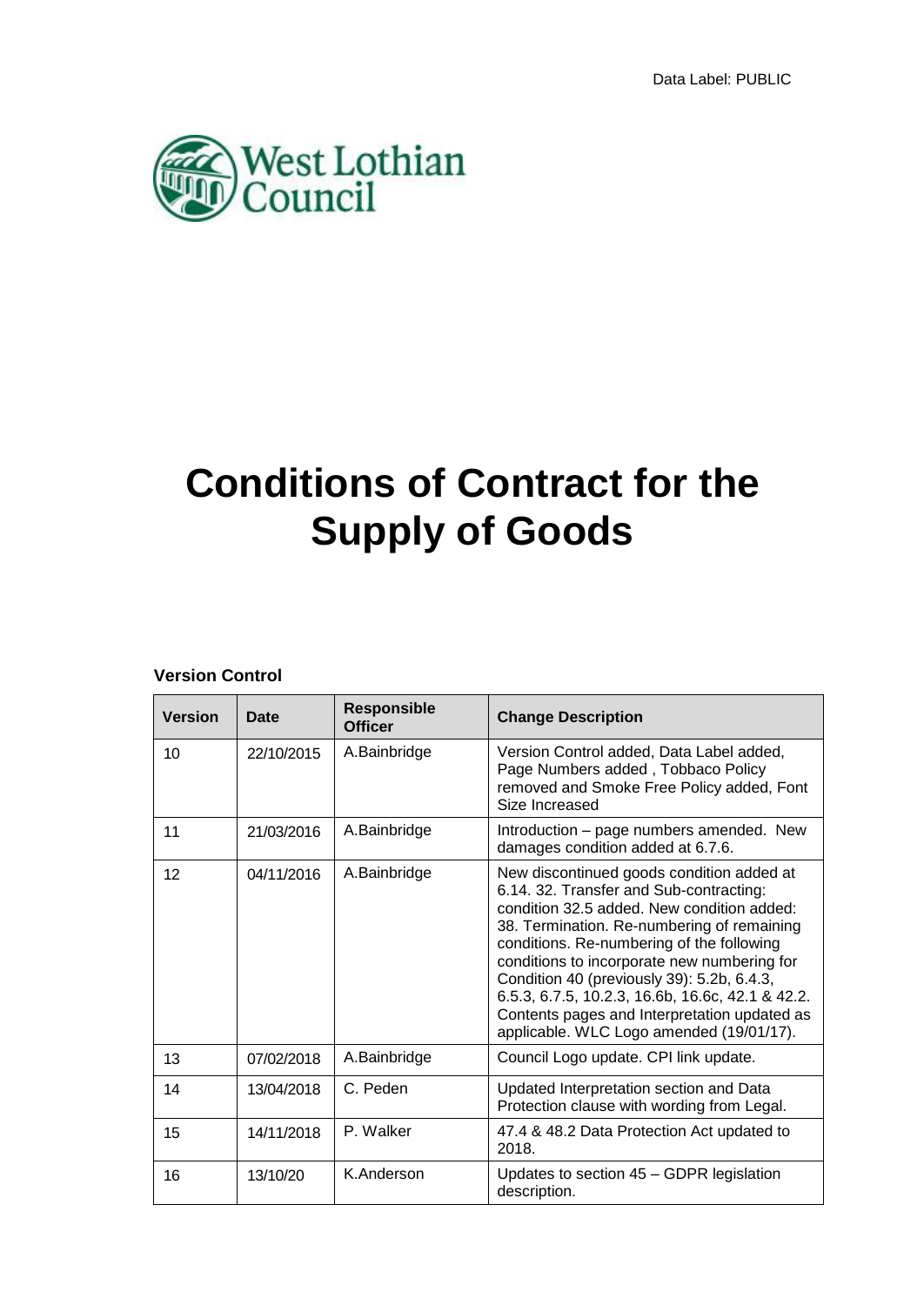# **CONDITIONS OF CONTRACT**

| <b>Introduction</b> |                                                | Page Nos.      |  |
|---------------------|------------------------------------------------|----------------|--|
| 1.                  | Interpretation                                 | $4 - 6$        |  |
| 2.                  | Entire agreement                               | $\overline{7}$ |  |
| 3.                  | <b>Contract period</b>                         | 7              |  |
| 4.                  | <b>Deleted</b>                                 |                |  |
| 5.                  | <b>Commencement of Full Operations</b>         | 7              |  |
|                     | <b>Provision of Goods</b>                      |                |  |
| 6.                  | <b>Conditions affecting provision of Goods</b> | 7 - 14         |  |
| 7.                  | <b>Contractor's Status</b>                     | 14             |  |
|                     |                                                |                |  |

| 8.  | Deleted                                 | 14        |
|-----|-----------------------------------------|-----------|
| 9.  | Deleted                                 | 14        |
| 10. | <b>Staff</b>                            | 15        |
| 11. | Deleted                                 | 15        |
| 12. | Use of Authority's Premises             | 16        |
| 13. | Right of Access to Authority's Premises | $16 - 17$ |
| 14. | Deleted                                 | 17        |
| 15. | Standards                               | 17        |
| 16. | Deleted                                 | 17        |
| 17. | <b>Progress Reports</b>                 | 17        |
| 18. | Re-tendering and Handover               | $17 - 19$ |

# **Payment**

| 19. | Payment and Value Added Tax           | 20        |
|-----|---------------------------------------|-----------|
|     | <b>20.</b> Payment of Sub-contractors | 20        |
|     | <b>21.</b> Price Adjustment           | $20 - 22$ |
| 22. | Recovery of Sums Due                  | 22        |

# **Protection of Information**

| 23. | Deleted               | 22        |
|-----|-----------------------|-----------|
| 24. | Security              | $22 - 23$ |
|     | 25. Confidentiality   | $23 - 25$ |
| 26. | Publicity             | 25        |
| 27. | <b>Right of Audit</b> | 25        |

## **Liabilities**

| 28. | Indemnity and Insurance | 25 - 26 |
|-----|-------------------------|---------|
|     |                         |         |

# **Compliance with Legal Obligations**

| 29. | Corrupt Gifts and Payments of Commission | $26 - 27$ |
|-----|------------------------------------------|-----------|
| 30. | Unlawful Discrimination                  | -27       |
|     | <b>31.</b> Health and Safety             | 27        |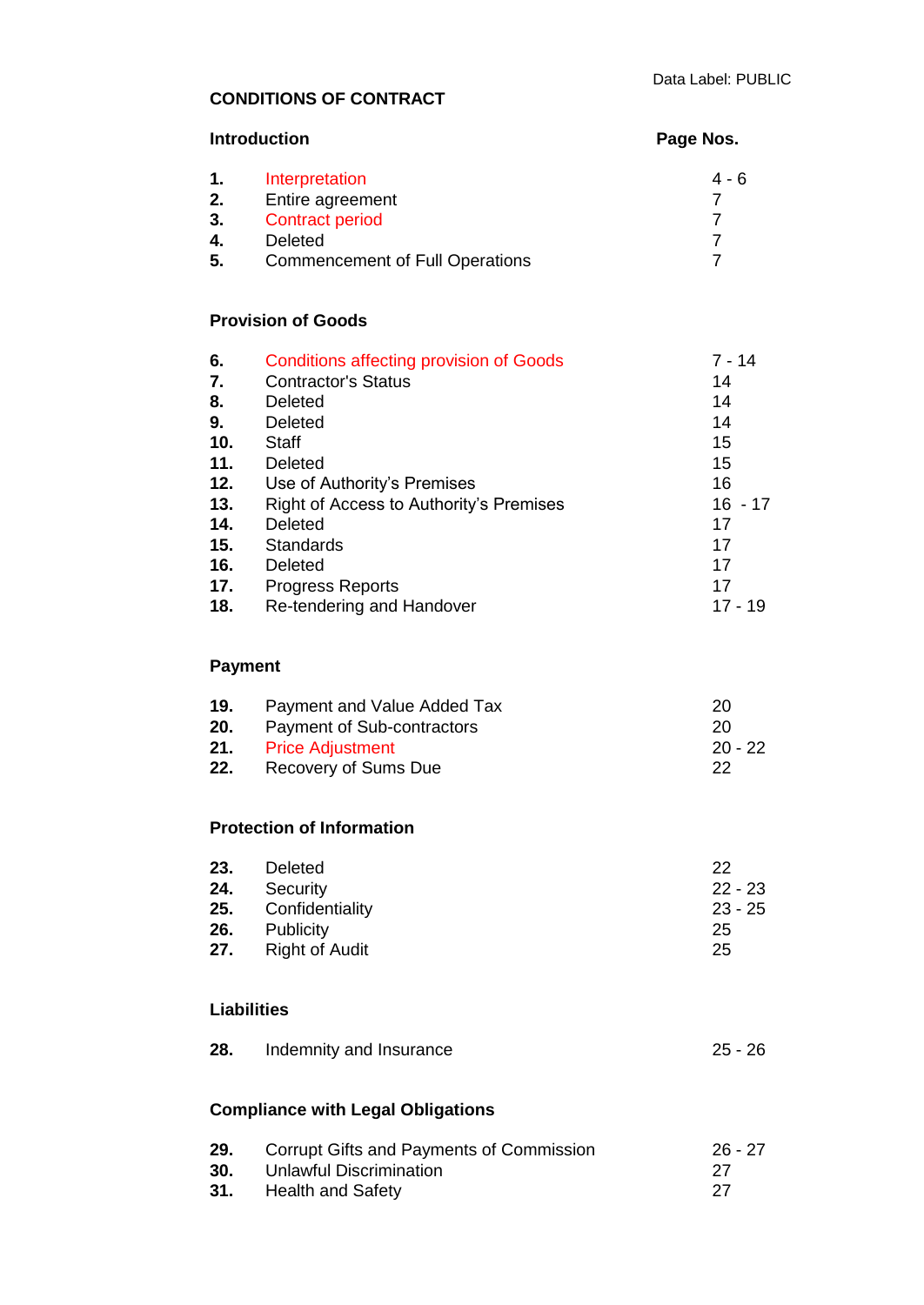|                   | <b>Control of Contract</b>                                                                                                                     | Page Nos.                                      |  |
|-------------------|------------------------------------------------------------------------------------------------------------------------------------------------|------------------------------------------------|--|
| 32.<br>33.<br>34. | Transfer and Sub-contracting<br>Service of Notices and Communications<br>Severability<br>35. Waiver<br>36. Variation                           | 28<br>$28 - 29$<br>29<br>29<br>$29 - 30$       |  |
|                   | <b>Default and Termination</b>                                                                                                                 |                                                |  |
| 37.<br>38.<br>42. | Force Majeure<br>Termination<br><b>39.</b> Termination on insolvency<br>40. Termination on default<br>41. Break<br>Consequences of termination | 30<br>31<br>$31 - 32$<br>32<br>32<br>$32 - 33$ |  |
|                   | <b>Dispute of Resolution</b>                                                                                                                   |                                                |  |
| 43.               | <b>Dispute Resolution</b>                                                                                                                      | $33 - 34$                                      |  |

## **Data Protection/Freedom of Information/Public Records (Scotland) Act 2011/Law**

| 44. | Law and Jurisdiction                      | -34       |
|-----|-------------------------------------------|-----------|
| 45. | Data Protection                           | -35       |
| 46. | Freedom of Information                    | 35        |
| 47. | <b>Public Records (Scotland) Act 2011</b> | $35 - 37$ |
| 48. | Legislation/Law/Blacklisting              | 37        |
|     |                                           |           |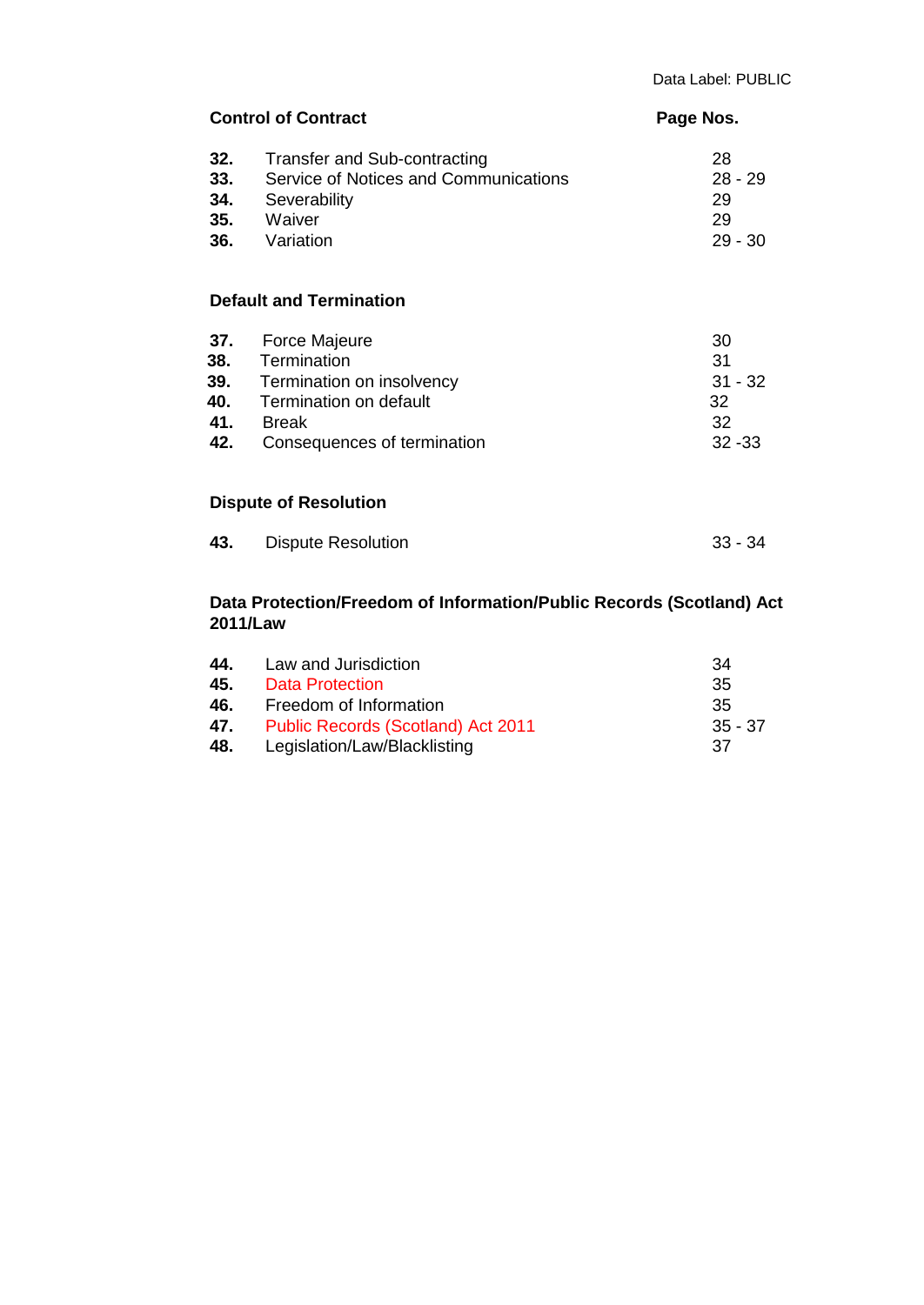#### **1. INTERPRETATION**

**1.1** In this Contract:-

"Advance Purchase Order" means a Purchase Order estimating the Authority's requirement for the goods or services for the current financial year.

"Approval" and "Approved" refer to the written consent of the Authority's Representative.

"Authority" means West Lothian Council and includes the Authority's Representative.

"Authority's Premises" means land or buildings owned or occupied by the Authority where the goods are delivered.

"Authority's Representative" means the individual authorised to act on behalf of the Authority for the purposes of the Contract.

"Authority's Smoke Free Policy" means the smoke free policy of the Authority as such policy may be amended or updated from time to time. A copy of the current smoke free policy of the Authority is included in the Tender Submission – Smoke Free Policy and a copy of the Authority's current smoke free policy (as may be amended or updated from time to time) can be obtained from the Authority at any time by request to the Authority's HR Policy Manager. The Authority's current call centre telephone number is 01506 280000.

"Commencement Date" means the date on which the Contract commences.

"Commencement of Full Operations" means the point in time when the Contractor becomes responsible for the provision of the Goods following the completion of the Setting up Operations. In the event that the Contractor's responsibility for the provision of the Goods is phased, the Commencement of Full Operations means the commencement of each phase following the Setting up Operations in respect of that phase.

"Condition" means a condition within the Contract.

"Contract" means the agreement to the Conditions between the Authority and the Contractor consisting of the following:

Instructions/Conditions of Contract Tender Submission: Specification Tender Submission: Schedule of Prices and Rates Tender Submission: Form of Agreement

"Contractor" means the Person named as the Contractor in the Tender Submission: Form of Agreement or his permitted successors and assignees.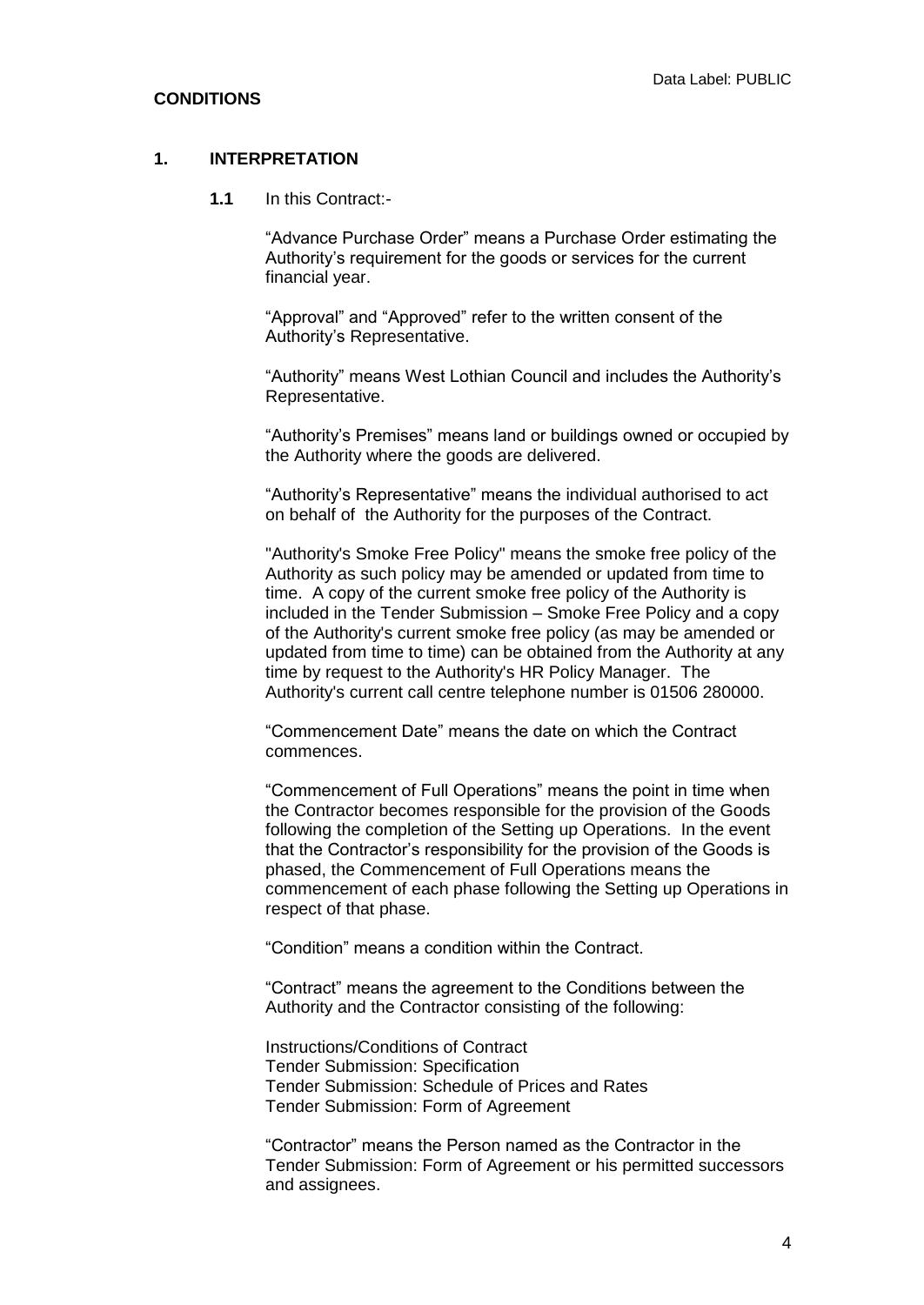"Contract Period" means the period of the duration of the Contract in accordance with Condition 3.

"Contract Price" means the price, exclusive of Value Added Tax, payable by the Authority to the Contractor for the supply of Goods.

Option \* delete as appropriate ["Data Processing Agreement" means an agreement in terms of the draft data processing agreement shown at [Appendix [] annexed hereto]

"Data Protection law" means GDPR, the Data Protection Act 2018 and any associated regulations or guidance issued by the Information Commissioner as amended, replaced or superseded from time to time.

Option \* delete as appropriate ["Data Sharing Agreement" means an agreement in terms of the draft data sharing agreement shown at Appendix [ ] annexed hereto.]

"E- Procurement" means any of the electronic procurement systems used by the Authority.

"FOI Legislation" means the Freedom of Information (Scotland) Act 2002 and the Environmental Information (Scotland) Regulations 2004.

"GDPR" means EU General Data Protection Regulation 2016/679 "Goods" means the supplies set out in the Tender Submission: Specification.

"Key Staff" means Staff identified by the Contractor in its tender submission in response to the question - About Your Company/Organisation: Key Staff.

"Line Item Detail" means a list of items including description, unit price and Value Added Tax rate applicable to the transaction.

"Month" means calendar month.

Option \* delete as appropriate ["Non Disclosure Agreement" means an agreement in terms of the draft Non Disclosure Agreement shown at Appendix [ ] annexed hereto.]

"Parties" means the Authority and the Contractor as identified in the Tender Submission: Form of Agreement.

"Person" where the context allows, includes a corporation or an unincorporated body.

"Personnel" means persons directly employed by the Authority.

"Premises" means land or buildings where the Goods are delivered.

"Price" means a price entered in the Tender Submission: Schedule of Prices and Rates.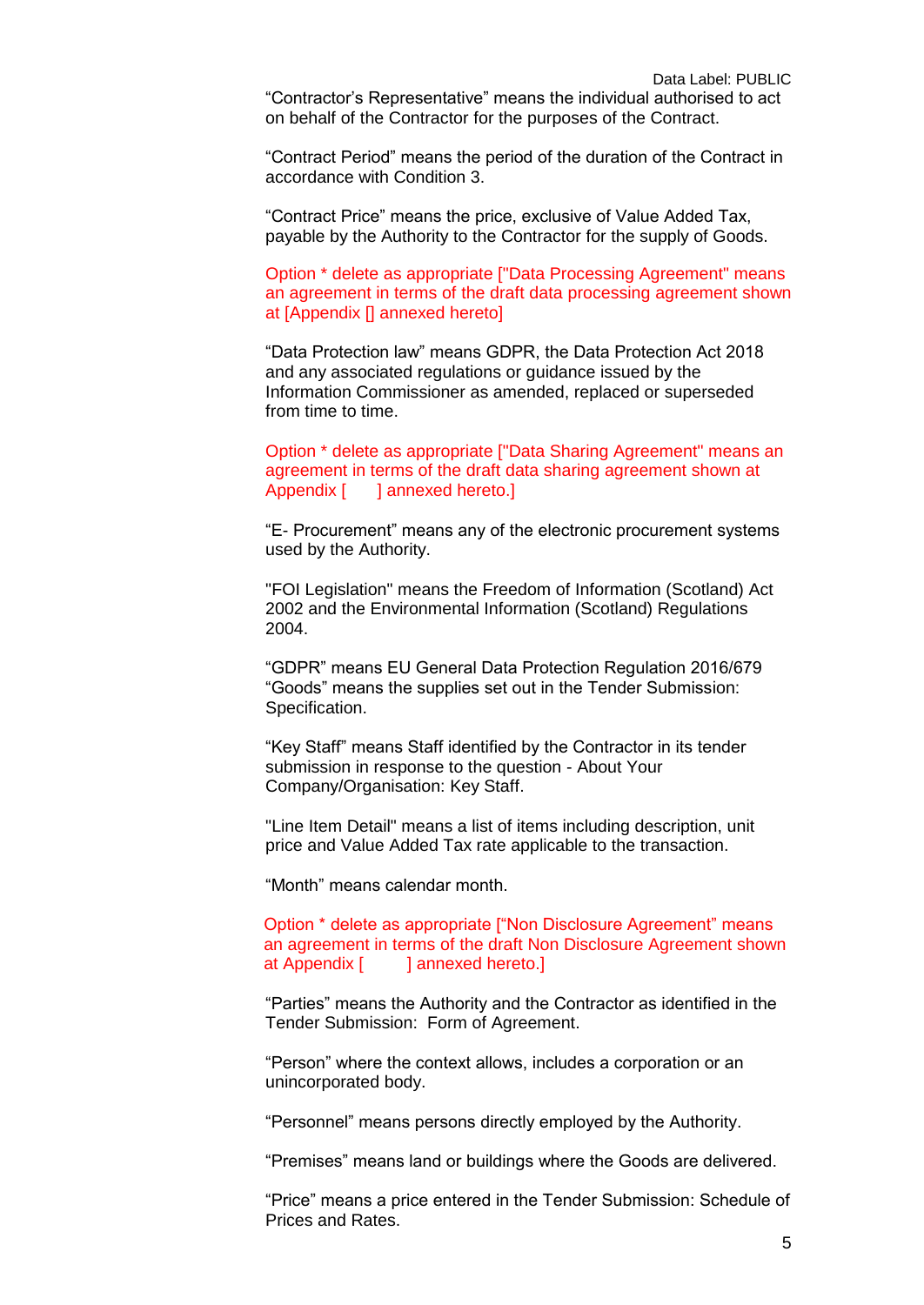"Proposed Amendments to the Contract Documents" means any amendments proposed by the Contractor in the Tender Submission.

Option \* delete as appropriate (only to be used when Option 2 at Condition 47 is selected).

["PRSA Appendix" means the relevant provisions of the Contractor's records management arrangements as assessed in the tender process together with any particular requirements of the Authority all as set out in Appendix [ ] annexed hereto.]

"Purchase Card" means a bank provided charge card that empowers staff to obtain goods without the need for paper requisitions, purchase orders or invoices.

"Purchase Order" means a paper Purchase Order or a verbal Purchase card transaction or a Purchase Order received via E-Procurement.

"Rate" means a rate entered in the Tender Submission: Schedule of Prices and Rates.

"Setting up Operations" means the activities the Contractor shall undertake between the Commencement Date and the Commencement of Full Operations.

"Site" means the area within the Premises in which the Goods are delivered.

"Staff" means all persons used by the Contractor to supply the Goods.

Option \* delete as appropriate ["Third Party Access Agreement" means an agreement in terms of the draft third party access agreement shown at Appendix [ ] annexed hereto.]

"Variation" means a properly executed variation to the Contract in compliance with Condition 36.

- **1.2** The interpretation and construction of the Contract shall be subject to the following provisions:
	- **a)** a reference to any statute, enactment, order, regulation or similar instrument shall be construed as a reference to the statute, enactment, order, regulation or instrument as subsequently amended or re-enacted.
	- **b)** the headings to Conditions are for ease of reference only and shall not affect the interpretation or construction of the Conditions;
	- **c)** references to Conditions are references to Conditions in the Section of the Contract in which they appear, unless otherwise stated;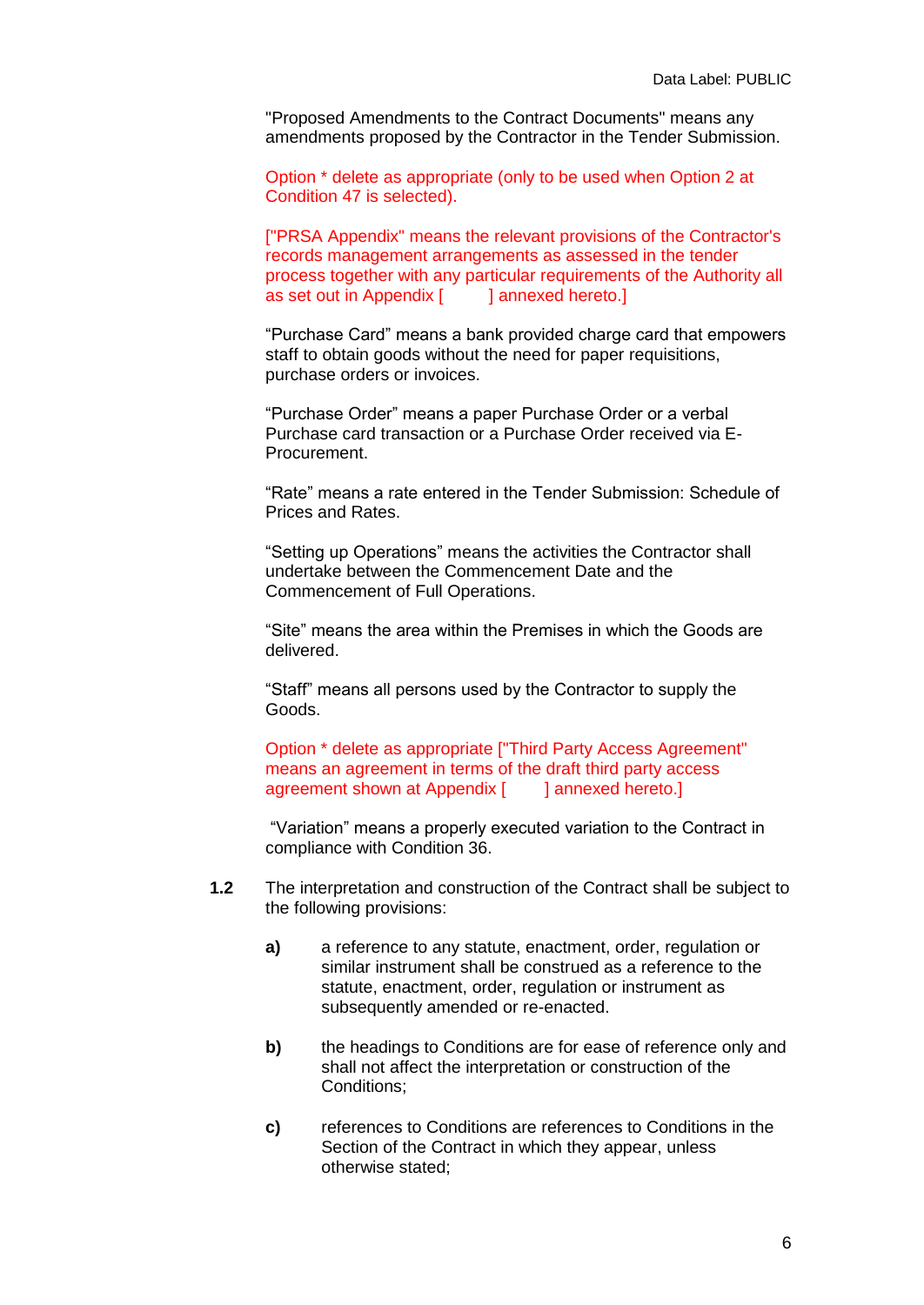**d)** where the context allows, the masculine includes the feminine and the neuter, and the singular includes the plural and vice versa.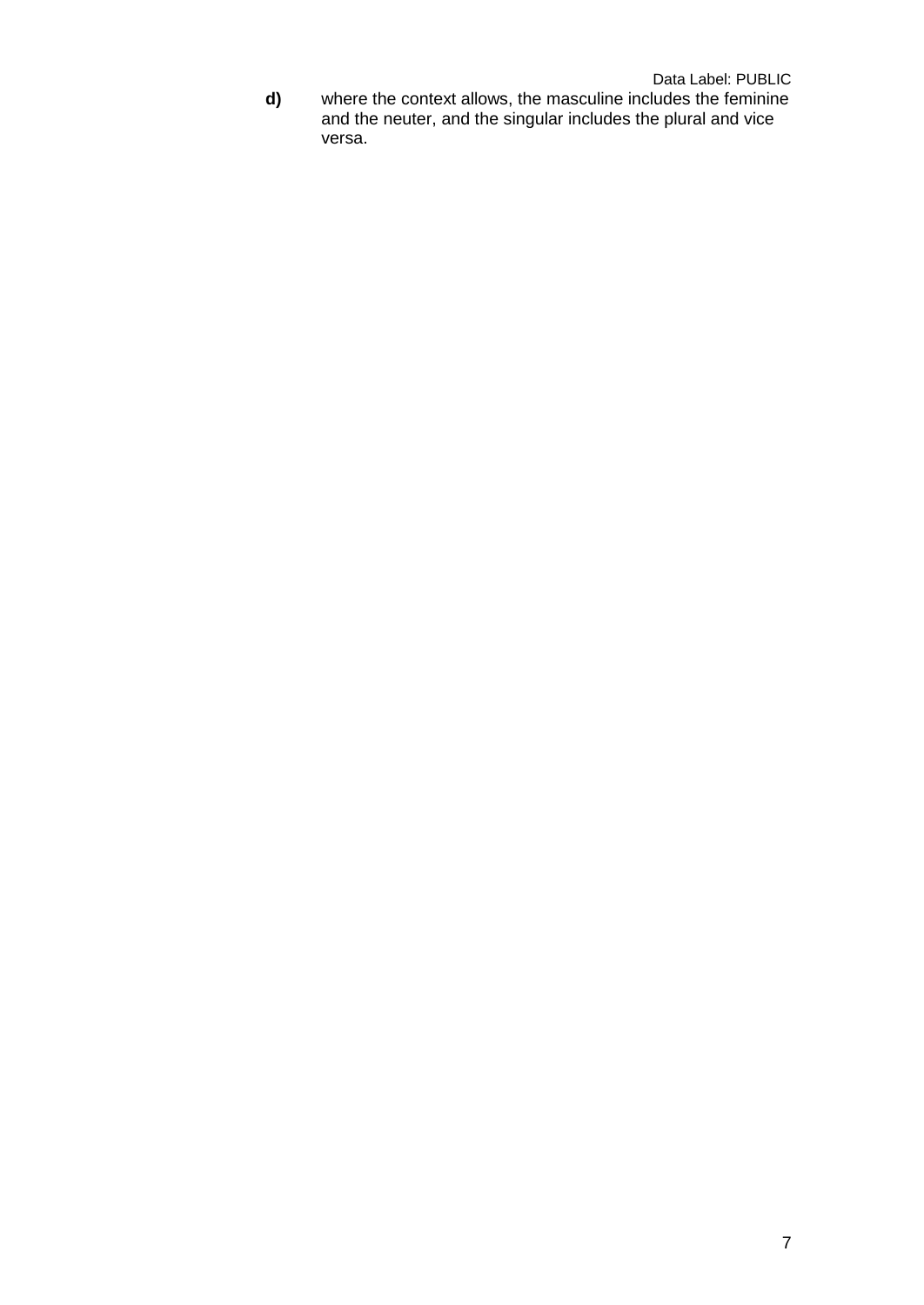## **2. ENTIRE AGREEMENT**

**2.1** The Contract constitutes the entire agreement between the Parties relating to the subject matter of the Contract. The Contract supersedes all prior negotiation, representations and undertakings, whether written or oral, except that this Condition shall not exclude liability in respect of any fraudulent misrepresentation.

## **3. CONTRACT PERIOD**

- **3.1** The Contract shall take effect on \_\_\_\_\_\_\_\_\_\_\_\_\_\_\_\_\_\_\_\_\_\_ and shall expire on **wave unless** it is otherwise terminated in accordance with the provisions of these Conditions, or otherwise lawfully terminated, or extended under Condition 3.2.
- **3.2** The Authority may extend the Contract Period by up to a further in total, by issuing a Variation no later than four Months before the Contract would otherwise expire.

## **4. DELETED**

## **5. COMMENCEMENT OF FULL OPERATIONS**

- **5.1** The Authority shall authorise the Commencement of Full Operations on the date specified in the Specification, if the Contractor has complied fully with the requirements set out in the Specification relating to the Setting up Operations.
- **5.2** If the Authority has not authorised the Commencement of Full Operations in accordance with condition 5.1, the Authority shall have the right, after taking into account all representations made by the Contractor; either,
	- **a)** to extend the Setting up Operations for such period as may be specified by the Authority, during which period the Contractor shall correct the fault or deficiency which caused the Authority to withhold authorisation for the Commencement of Full Operations; or
	- **b)** to terminate the Contract, or to terminate the provision of any part of the Goods, in accordance with Condition 40.
- **5.3** Where the Authority has not authorised the Commencement of Full Operations on the expiration of any extension of the Setting up Operations under Condition 5.2(a), the Authority shall have the right to repeat the exercise of the options set out in Condition 5.2.

## **6. CONDITIONS AFFECTING PROVISION OF GOODS**

## **6.1 TERMS AND CONDITIONS**

These Conditions may only be varied with the written agreement of the Authority. No terms or conditions put forward at any time by the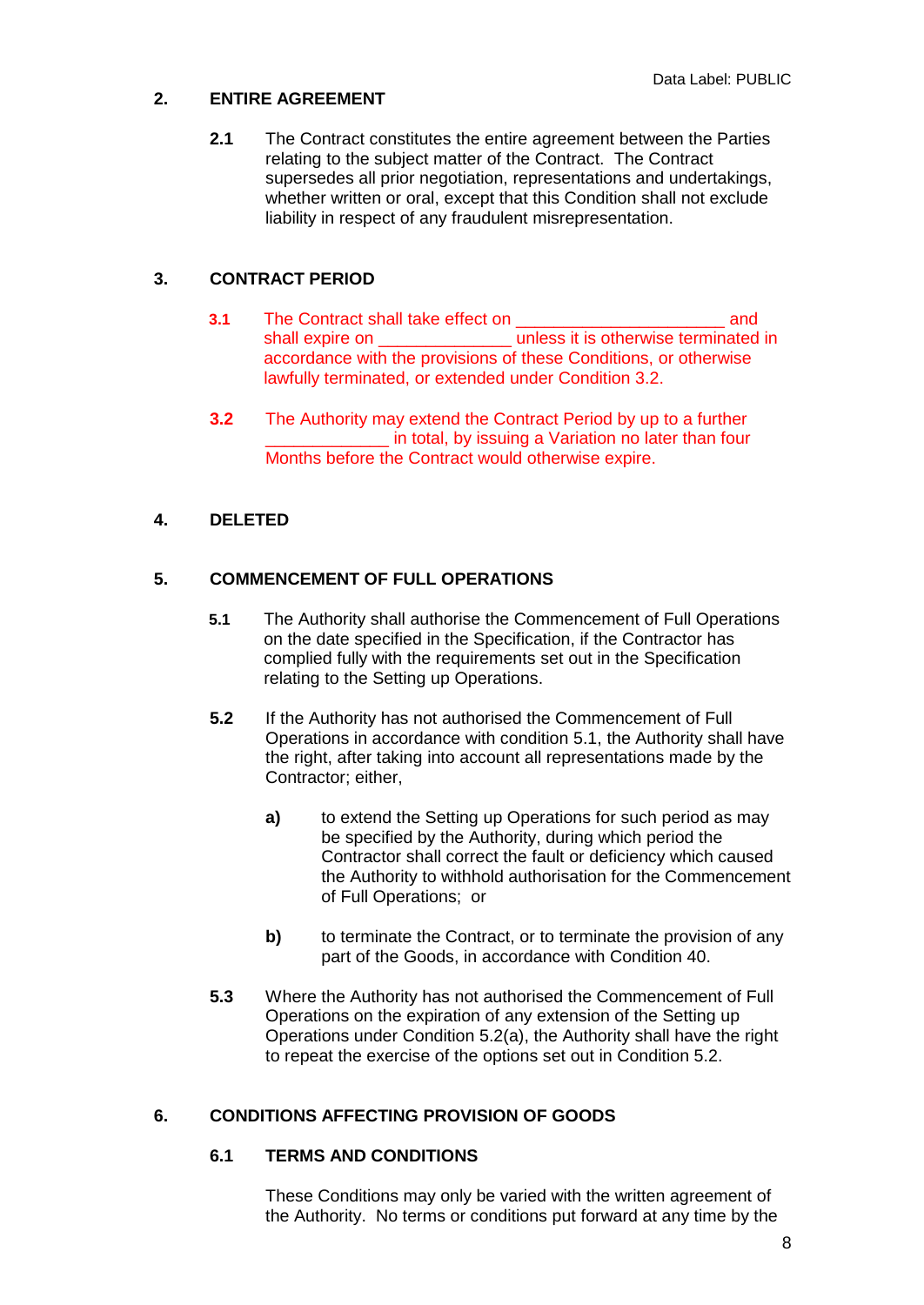Contractor shall form any part of the Contract other than those proposed and accepted in accordance with the Proposed Amendments to the Contract Documents.

## **6.2 ORDERS, DELIVERY NOTES AND INVOICES**

- **6.2.1** All purchase orders, advance purchase orders, delivery notes and invoices shall not vary the Contract. The Conditions as set out in accordance with Condition 6.1 shall apply at all times.
- **6.2.2** The Contractor shall not supply any goods without receipt of a Purchase Order.
- **6.2.3** Failure by the Contractor to ensure receipt of a Purchase Order may delay payment in accordance with Condition 19.
- **6.2.4** The Contractor may assign to another person (an "assignee")
	- **(i)** the right to receive payment of the Price or any part thereof due to the Contractor under this Contract subject to deduction of sums in respect of which the Authority exercises its right of recovery under Condition 22 of this Contract and;
	- **(ii)** The Contractor shall notify or procure that any assignee notifies the Authority of any variations to the arrangements for payment of the Price or for handling invoices, in each case in good time to enable the Authority to redirect payments or invoices accordingly. In the absence of such notification the Authority shall be under no obligation to vary its arrangements for payment of the Price or for handling invoices.

## **6.3 AWARD**

The Authority reserves the right to award all or any part of a contract to any Contractor. The Authority reserves the right not to award all or any part of a contract.

- **6.3.1** Any tender for the supply of goods submitted to the Authority may be subject to post tender negotiations as provided for in the Authority's standing orders.
- **6.3.2** The Contractor shall be deemed to have satisfied itself as regards the nature and extent of the Goods, the means of communication with and access to the Site, the supply and conditions affecting labour, the suitability of the Authority's Premises and the equipment necessary for the supply of Goods, subject to all such matters being discoverable by the Contractor.
- **6.3.3** Prior to the award of the contract the Contractor must agree in writing to conduct business transactions electronically with the Authority in accordance with Condition 6.4.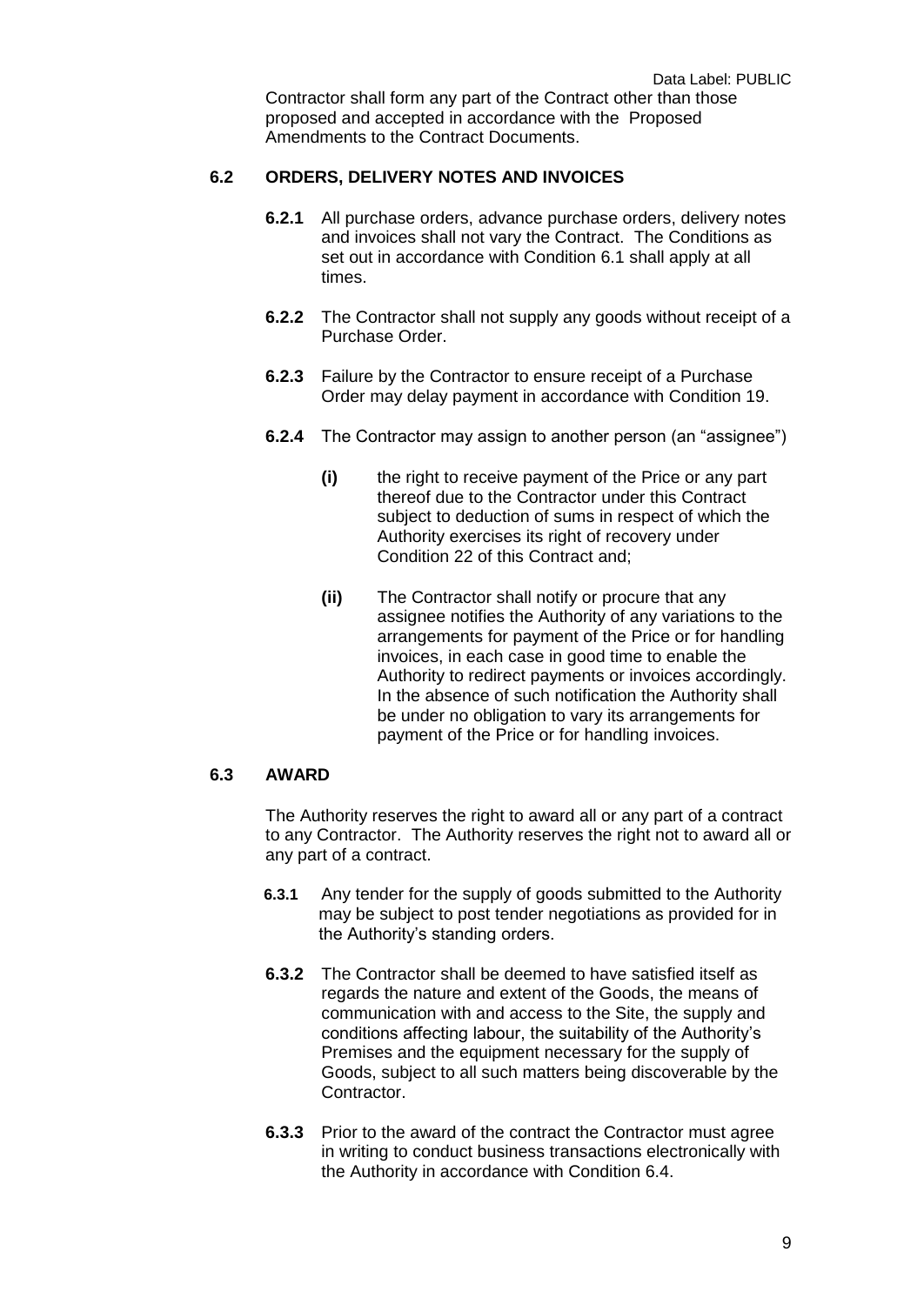## **6.4 ELECTRONIC PROCUREMENT**

- **6.4.1** It is the Authority's intention to procure goods electronically via E-Procurement. It is therefore mandatory that all Contractors agree, to conduct business transactions with the Authority electronically via E-Procurement.
- **6.4.2** The degree of participation and the timescale to commence participation will be agreed in writing prior to the award of the Contract.
- **6.4.3** Any Contractor who gives this undertaking and does not commence participation within the agreed timescale will be in fundamental breach of Contract and the Contract may be terminated in accordance with Condition 40.

## **6.5 PURCHASE CARDS**

Where the Authority intimates to the Contractor that it intends to procure Goods with Purchase Cards the following Conditions 6.5.1, 6.5.2 and 6.5.3 apply:-

- **6.5.1** It is mandatory that the Contractor's Purchase Card processing system has full Line Item Detail capability. Evidence of this capability will be required as part of the tender process.
- **6.5.2** Any Contractor whose Purchase Card processing system is not Line Item Detail enabled will be required to give an undertaking that within a mutually agreed timescale after the Commencement Date it will ensure that its Purchase Card processing system is Line Item Detail enabled.
- **6.5.3** Any Contractor who gives an undertaking in terms of Condition 6.5.2 hereof and whose Purchase Card processing system is not Line Item Detail enabled within said mutually agreed timescale will be in fundamental breach of contract and the Contract may be terminated in accordance with Condition 40.

## **6.6 THE GOODS**

- **6.6.1** The Goods shall be to the reasonable satisfaction of the Authority and shall conform in all respects with the standards set out in the Specification.
- **6.6.2** The Goods shall conform in all respects with the requirements of any statutes, orders, regulations or byelaws from time to time in force.
- **6.6.3** The Goods shall be fit and sufficient for the purpose for which such goods are ordinarily used and for any particular purpose made known to the Contractor by the Authority. The Authority relies on the skills and judgement of the Contractor in the supply of the Goods and the execution of the Purchase Order.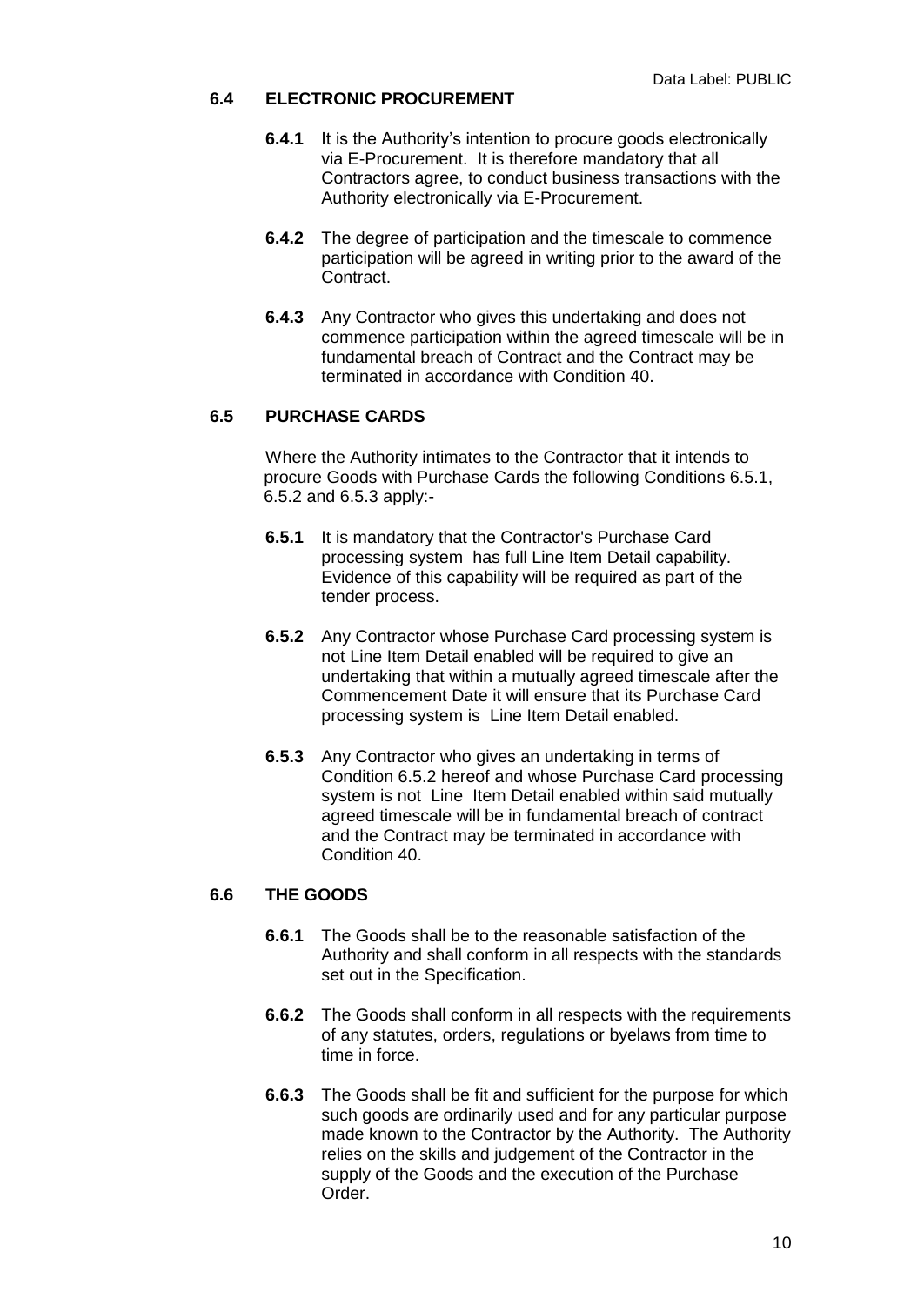- **6.6.4** Where a contract is for goods for rent or hire, the equipment must be in good condition and meet current legal requirements. The Authority reserves the right to reject any unsatisfactory for hire/hired or for rent/rented equipment or goods.
- **6.6.5** In certain contracts, permission to execute part or any contract may be required from various bodies including the Authority's departments. Responsibility for obtaining any necessary permissions lies with the Contractor.
- **6.6.6** The Contract Price must include all costs directly attributable to any necessary training of the Authority's staff.
- **6.6.7** If required, samples must be provided free of charge and are returnable at the Contractor's cost. The Authority reserves the right to request further samples during the term of the Contract and these may be tested to ensure that both specifications and standards are being maintained.
- **6.6.8** The Contractor shall give representatives of the Authority access to its premises at all reasonable times in order that inspections may be made, samples obtained, if required, and vendor assessments may be carried out.
- **6.6.9** The Authority must remain flexible and open to change in purchasing practices, if it can be established that such flexibility leads to cost savings for the Authority. The Authority is now able to gear its purchasing strategy around more than one contract option, should Contractors wish to offer what they feel is a more cost-effective package to the Authority.

Potential Contractors may quote in the Schedule of Prices and Rates any combination of prices provided the prices are clearly marked as to the particular option to which they relate.

Contractors may qualify each of their options, either by completing the Proposed Amendments to the Contract Documents, or, preferably with their own written option presentation. The option presentation should clearly contain information as to the benefits to the Authority of it utilising a contract other than a one-year fixed price contract. This information must clearly show the Contractor's view of annual savings to the Authority in using the preferred option(s) and the terms and conditions of sale which would apply to each option illustrated.

Contractors should identify any package which, in their opinion, could lead to cost savings to the Authority, over any time period which they thought was the optimum. The package would not necessarily cover every item on the contract. Contractors have the right to quote for sections of the contract, although the final decision may be influenced by the degree of contract coverage. Investigation of each package or combination thereof will be undertaken by the Authority.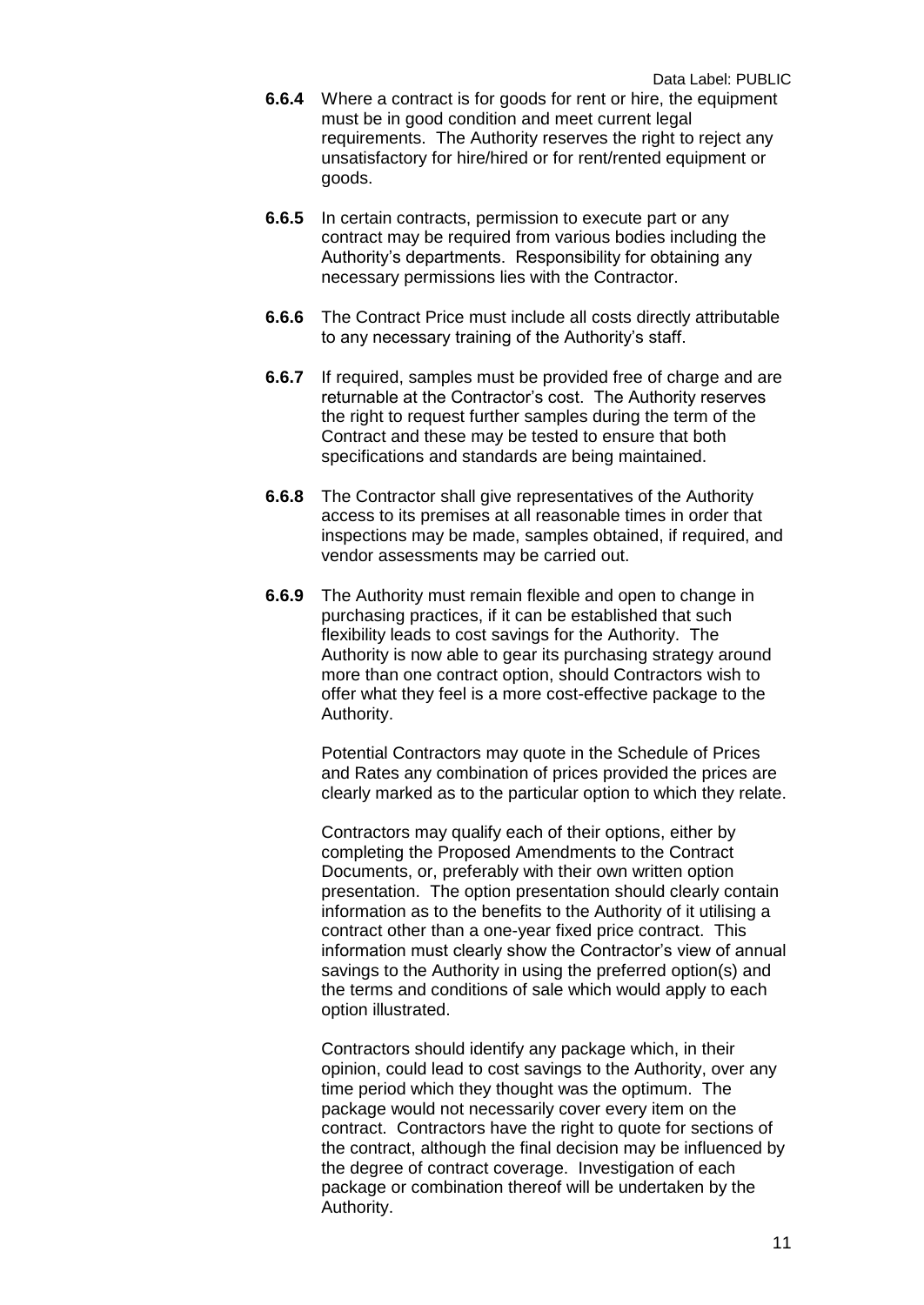## **6.7 DELIVERY**

- **6.7.1** The Goods shall be delivered to such place within West Lothian as the Authority directs.
- **6.7.2** Goods shall be delivered at the Contractor's own expense, at such times and in such a manner as is specified in the Purchase Order and in such quantities as are stated. On dispatch of any consignment of the Goods the Contractor shall send to the Authority at the address for delivery of the Goods an advice note bearing the Purchase Order Number and specifying the means of transport, the place and date of dispatch, the number of packages and their weight and volume. All Goods delivered shall be signed for at the time of delivery.
- **6.7.3** The receipt of incoming goods to the Contractor or carrier is evidence only of physical receipt of a certain number of packages, bundles and so on and does not imply acceptance of the contents as satisfactory fulfilment of the order.
- **6.7.4** Where any access to the Authority's Premises is necessary in connection with delivery or installation, right of access shall be granted in accordance with Condition 13.
- **6.7.5** The time of delivery shall be of the essence and failure to deliver within the time promised or specified shall enable the Authority to release itself from any obligation to accept and pay for the Goods and/or to cancel all or part of the order therefor, in either case without prejudice to its other rights and remedies. In the event of continued default the Contract will be terminated in accordance with Condition 40.

## [Delete as appropriate]

**6.7.6** If the Goods remain undelivered in whole or in part at any time after the specified time on the date of delivery, the Authority will be entitled to payment from the Contractor, of liquidated damages, payable within 30 days of the date of the invoice issued, in respect of all proper and reasonable losses arising out of the late delivery of the Goods.

> Interest will be payable on any invoice which remains unpaid in whole or in part on the due date from the due date until the date of payment in full at 1% above the Bank of England base rate from time to time in force.]

#### **6.8 PROPERTY AND RISK**

**6.8.1** Property and risk in the Goods shall without prejudice to any of the rights or remedies of the Authority (including the Authority's rights and remedies under Condition 6.7 hereof) pass to the Authority at the time of delivery.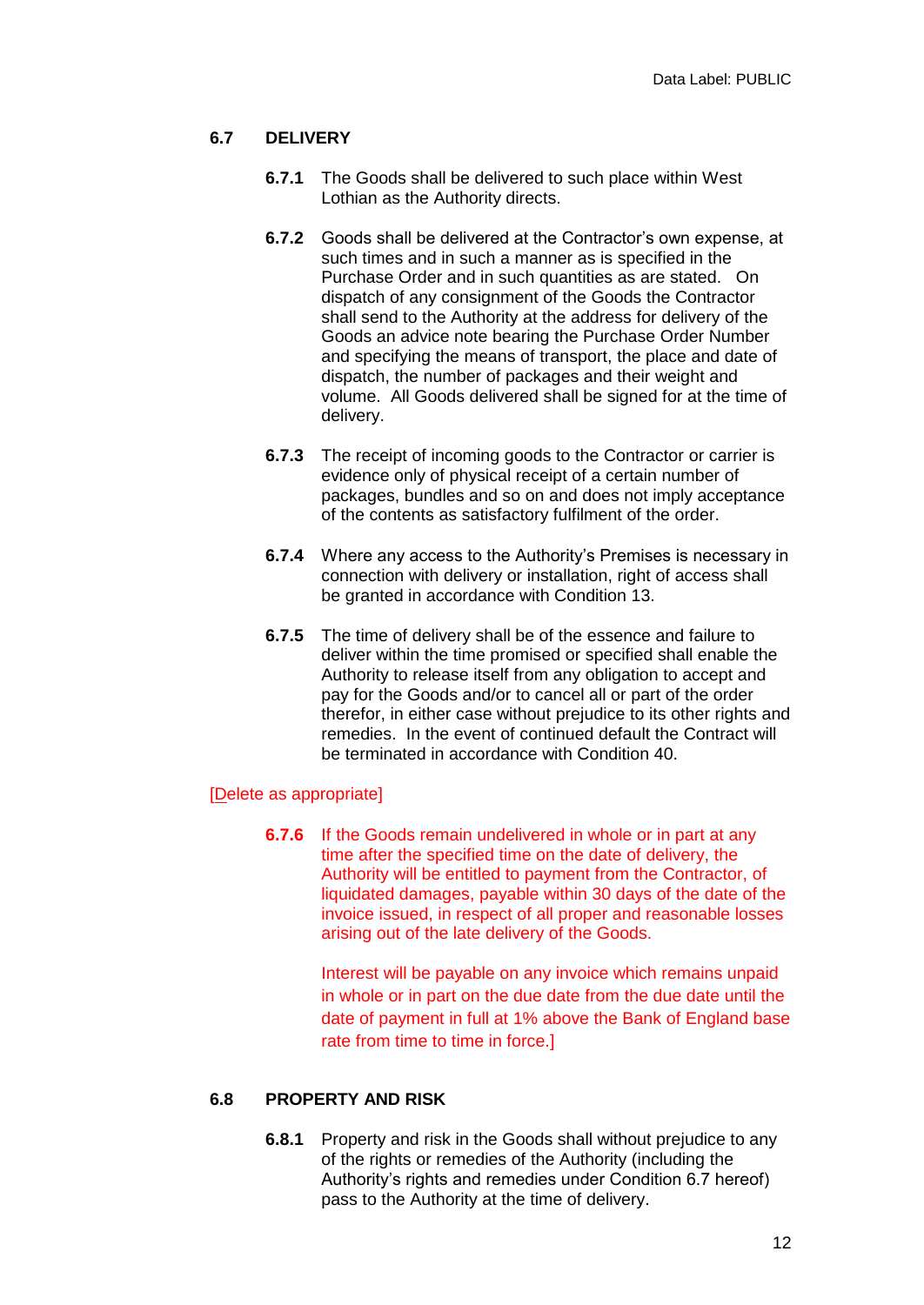## **6.9 DAMAGE IN TRANSIT**

- **6.9.1** The Contractor shall, free of charge and as quickly as possible, either repair or replace (as the Authority shall elect) such of the Goods as may either be damaged in transit or having been placed in transit fail to be delivered to the Authority provided that:
	- **a)** in the case of damage to such Goods in transit the Authority shall within thirty days of delivery give notice to the Contractor that the Goods have been damaged; or
	- **b)** in the case of non-delivery the Authority shall (provided that the Authority has been advised of the dispatch of the Goods) within ten days of the notified date of delivery give notice to the Contractor that the Goods have not been delivered.

## **6.10 INSPECTION, REJECTION AND GUARANTEE**

- **6.10.1** The Contractor shall permit the Authority or his authorised representatives to make any inspections or tests it may reasonably require and the Contractor shall afford all reasonable facilities and assistance free of charge at its premises. No failure to make complaint at the time of such inspection or tests and no approval given during or after such tests or inspections shall constitute a waiver by the Authority of any rights or remedies in respect of the Goods.
- **6.10.2** The Authority may, by written notice to the Contractor, reject any of the Goods which fail to meet the requirements specified herein. Such notice shall be given within thirty days of delivery to the Authority of the Goods concerned. If the Authority shall reject any of the Goods pursuant to this Condition the Authority shall be entitled:
	- **a)** to have the Goods concerned as quickly as possible either repaired by the Contractor or (as the Authority shall elect) replaced by the Contractor with Goods which comply in all respects with the requirements specified herein; or
	- **b)** to obtain a refund from the Contractor in respect of the Goods concerned.
- **6.10.3** The guarantee period applicable to the Goods shall be 12 months from putting into service or 18 months from delivery, whichever shall be the shorter (subject to any alternative guarantee arrangements agreed in writing between the Authority and the Contractor). If the Authority shall within such guarantee period or within 30 days thereafter give notice in writing to the Contractor of any defects in any of the Goods as may have arisen during such guarantee period under proper and normal use the Contractor shall (without prejudice to any other rights and remedies which the Authority may have) as quickly as possible remedy such defects (whether by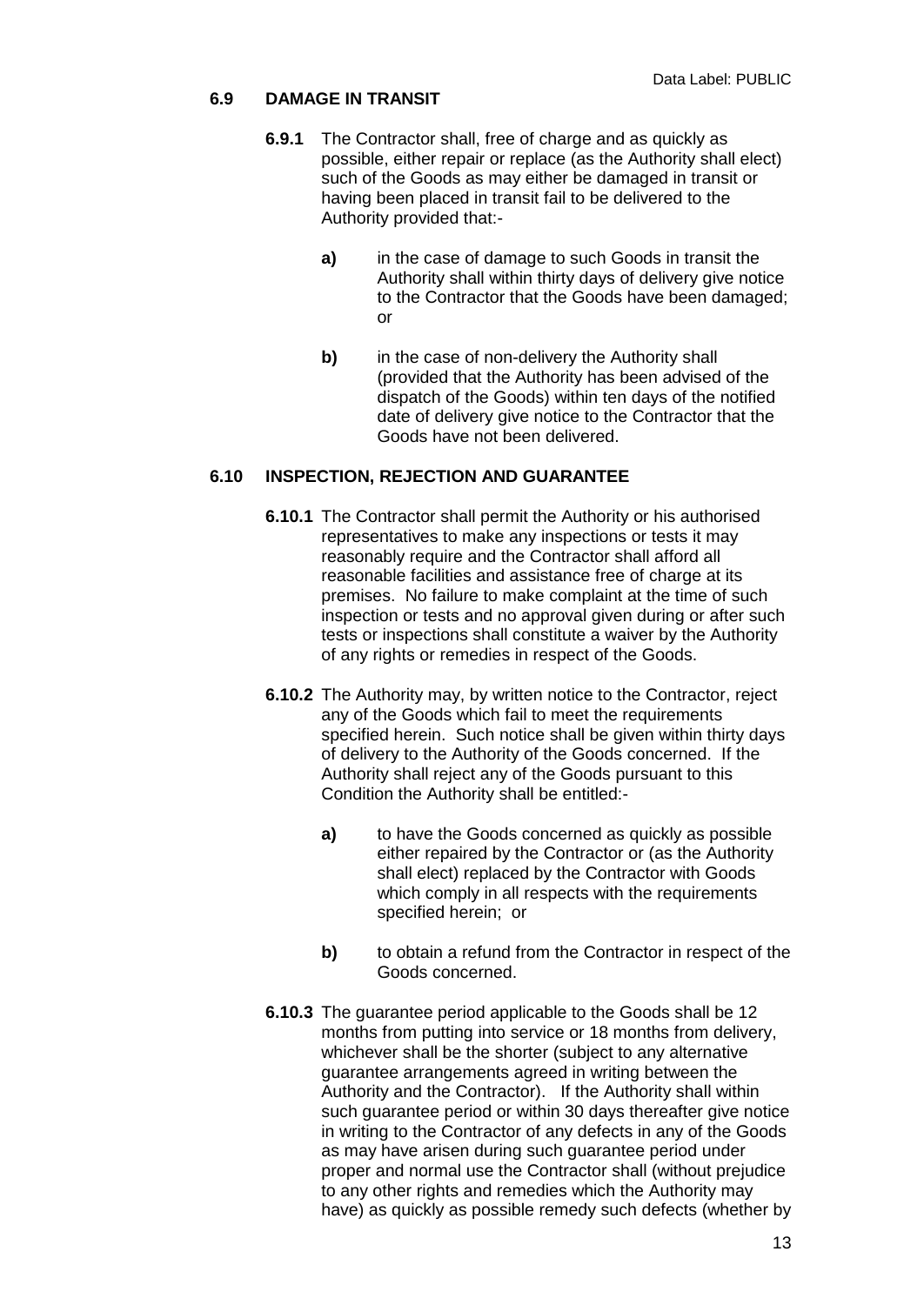Data Label: PUBLIC repair or replacement as the Authority shall elect) without cost to the Authority.

**6.10.4** Any Goods rejected or returned by the Authority in terms of the Contract shall be returned to the Contractor at the Contractor's risk and expense.

## **6.11 LABELLING AND PACKAGING**

- **6.11.1** The Goods shall be packed and marked in a proper manner and in accordance with the Authority's instructions and any statutory requirements and any requirements of the carriers. In particular the Goods shall be marked with the Purchase Order Number, the net, gross and tare weights, the name of the contents shall be clearly marked on each container and all containers of hazardous goods (and all documents relating thereto) shall bear prominent and adequate warnings. The Contractor shall indemnify the Authority against all actions, suits, claims, demands, losses, charges, costs and expenses which the Authority may suffer or incur as a result of or in connection with any breach of this Condition.
- **6.11.2** All returnable packing and pallets should be clearly marked with the word "Returnable" and the price charged if not returned. Such packing and pallets will not be paid for but will be stored for uplift by the Contractor.

## **6.12 PATENTS AND INFORMATION**

- **6.12.1** Except to the extent that the Goods are made up in accordance with designs furnished by the Authority, none of the Goods will infringe any patent, trade mark, registered design, copyright or other right in the nature of industrial property of any third party and the Contractor shall indemnify the Authority against all actions, suits, claims, demands, losses, charges, costs and expenses which the Authority may suffer or incur as a result of or in connection with any breach of this Condition.
- **6.12.2** All rights (including ownership and copyright) in any specifications, plans, drawings, patterns, models, designs or other material furnished to or made available to the Contractor by the Authority shall remain vested solely in the Authority and the Contractor shall not without the prior written consent of the Authority, use or disclose any such specifications, plans, drawings, patterns, models or designs or any information which the Contractor may obtain. The Contractor shall not refer to the Authority in any advertisement without the Authority's prior written agreement.

## **6.13 AUTHORISED USERS**

**6.13.1** The Contractor shall supply the goods contracted for, to all or any of the service units of the Authority and to any external body notified to it for whom the Authority contracts on the terms and conditions specified in the Contract of which these terms and conditions of purchase form part. The Authority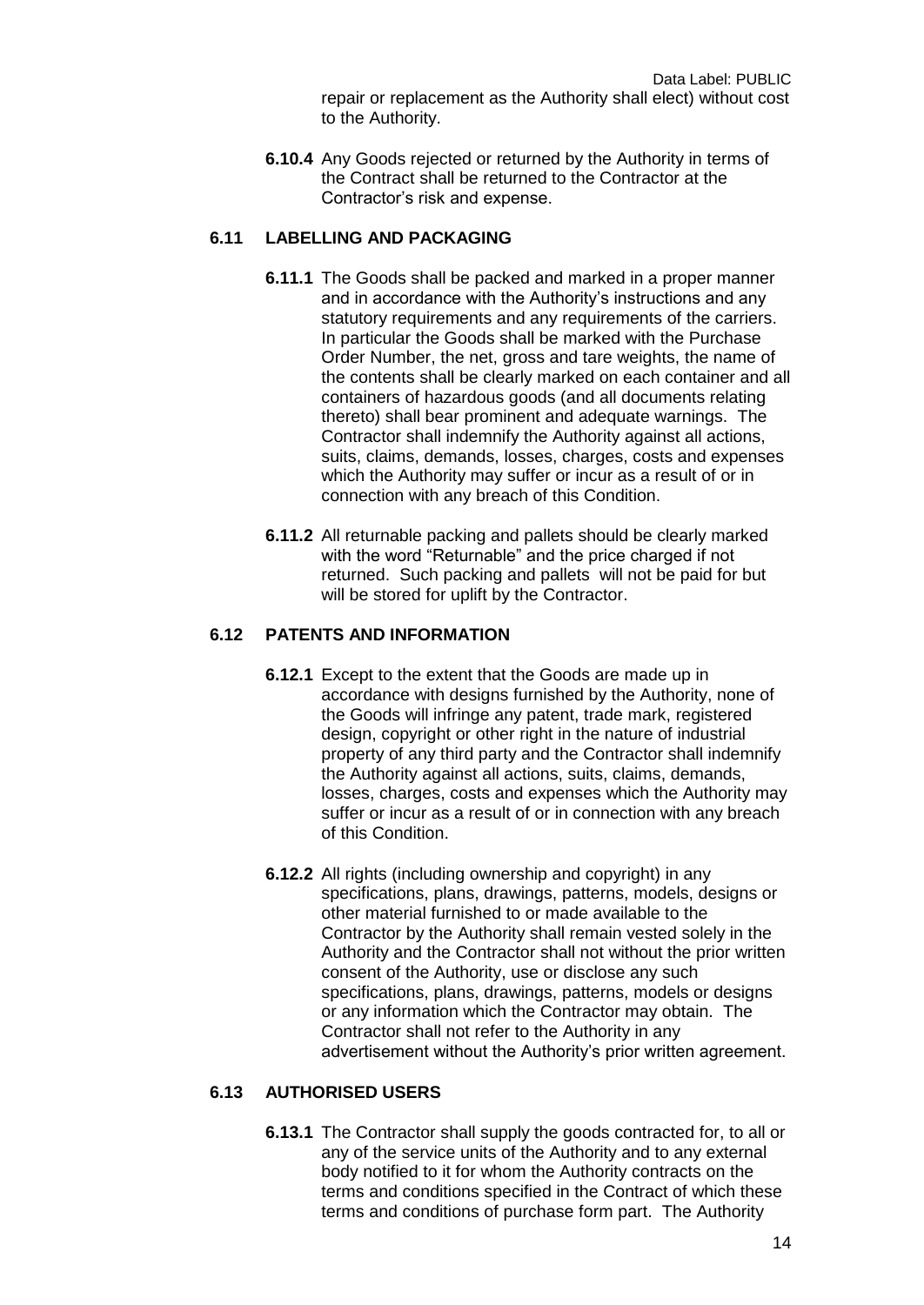may notify the Contractor of any additional external body to whom deliveries should be made and of any external body to whom deliveries should no longer be made at any time during the subsistence of the Contract of which these terms and conditions of purchase form part.

The Contractor shall look solely to the external body concerned for payment and for the resolution of any dispute as to payment or other alleged breach of contract relating to Goods supplied or to be supplied to an external body. The Authority shall not be liable to the Contractor in any such dispute.

## **6.14 DISCONTINUED GOODS**

- **6.14.1** In the event that any particular item or model of the Goods is discontinued by the manufacturer or becomes obsolete during the term of the Contract either:
	- **(a)** the Contractor may make a request in writing to the Authority to specify an alternative item or model. Such written request shall contain a statement confirming that the manufacturer has discontinued the item or model together with such other supporting information as may reasonably be required by the Authority; or
	- **(b)** The Authority may require that any discontinued item or model be replaced by the Contractor in accordance with the Authority's alternative specification. If the Contractor cannot provide a suitable alternative, without prejudice to any other remedies available, the Authority reserves the right to purchase the Goods required from an alternative source.
- **6.14.2** Any alternative item or model of the Goods provided by the Contractor must be equal to or better than the discontinued Goods and be compatible with the original specification. The alternative Goods shall be supplied at either the same price as the discontinued Goods or a reduced price, unless otherwise agreed in accordance with the terms of the Contract.
- **6.14.3** The Authority reserves the right to request a sample of the proposed alternative for evaluation purposes prior to acceptance. During any period of notification and acceptance, should the Contractor receive an order for the discontinued Goods, they must immediately contact the Authority advising of the situation and ensure that any alternative is suitable to and agreed by the Authority prior to dispatch.

## **7. CONTRACTOR'S STATUS**

**7.1** Nothing in the Contract shall be construed as creating a partnership, a contract of employment or a relationship of principal and agent between the Authority and the Contractor.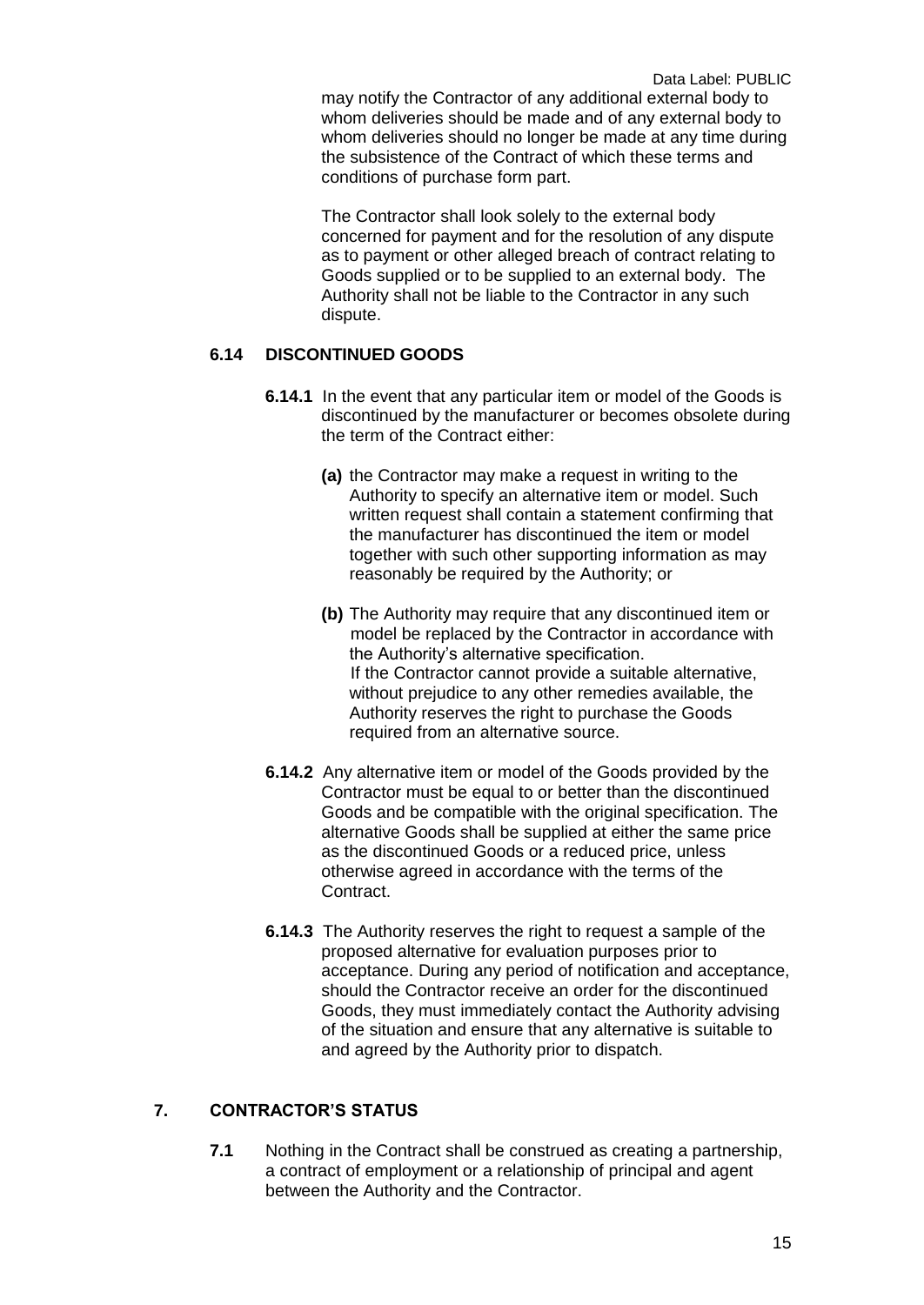## **8. DELETED**

## **9. DELETED**

#### **10. STAFF**

- **10.1.1** All Staff shall possess the qualifications, licences and competence appropriate to the tasks for which they are employed.
- **10.1.2** The Contractor shall provide, at all times, the number of Staff required to fulfil its obligations under the Contract.
- **10.1.3** Unless given prior Approval, the Contractor shall make the Key Staff available for the entire period needed to fulfil their part in the supply of the Goods, whilst they are employed or engaged by the Contractor.
- **10.2** Protection of Children and Vulnerable Groups
	- **10.2.1** The Contractor shall ensure, that all Staff, sub-contractors and others who carry out or will carry out Regulated Work in performance of the Contract, are registered members of the Protection of Vulnerable Groups Scheme for the type of work which they carry out or will carry out in performance of the Contract.
		- **10.2.2** Where the Authority is permitted to request provision of or sight of a disclosure record under Section 67 of the Protection of Vulnerable Groups (Scotland) Act 2007 and The Protection of Vulnerable Groups (Scotland) Act 2007 (Unlawful Requests for Scheme Records) (Prescribed Circumstances) Regulations 2010 or any other legislation or regulations, the Contractor shall disclose such record to the Authority forthwith upon request where the Contractor has the consent of the individual who is the subject of the record to do so. Where said individual's consent is not given or where for any other reason any such record is not provided forthwith to the Authority, the Authority reserves the right, without prejudice to its other legal remedies, to require such individual to be withdrawn immediately from performance of the Contract or any services relating to it.
		- **10.2.3** The failure by the Contractor to comply with Conditions 10.2.1 and 10.2.2 will be a fundamental breach of the Contract in terms of Condition 40 and the Authority may terminate the Contract in accordance with Condition 40.

## **11. DELETED**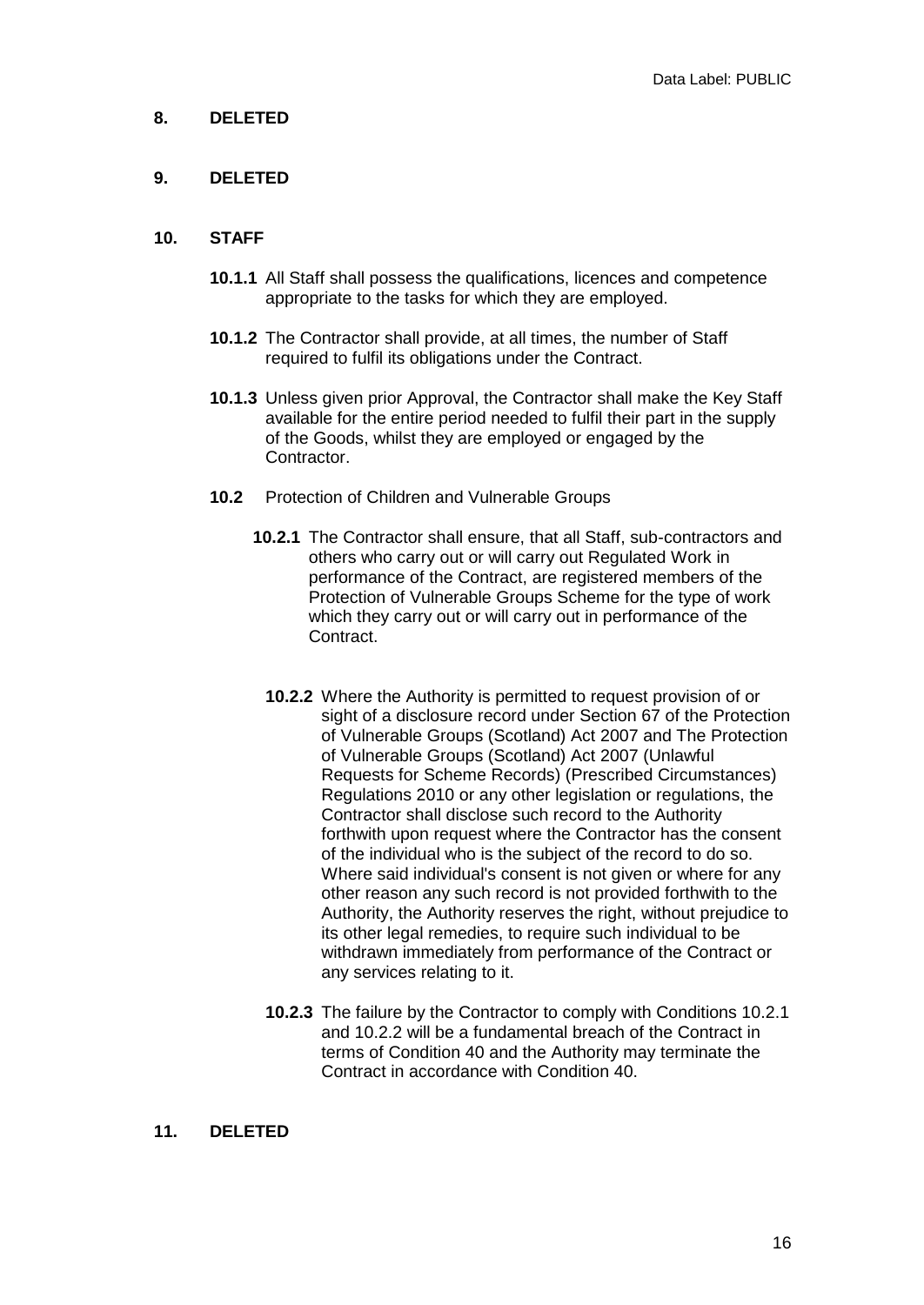#### **12. USE OF AUTHORITY'S PREMISES**

#### **12.1 SMOKE FREE POLICY**

- **12.1.1** Smoking is not permitted indoors in the Authority's Premises or in the Authority's vehicles.
- **12.1.2** The use of e-cigarettes or other similar products designed to replicate the behaviour of smoking without the use of tobacco is not permitted in the Authority's premises or in the Authority's vehicles.
- **12.1.3** Smoking is not permitted at entrances/exits or surrounding grounds or the Authority's premises.
- **12.1.4** The use of e-cigarettes or other similar products designed to replicate the behaviour of smoking without the use of tobacco is not permitted at the entrances/exits or surrounding grounds of the Authority's premises.
- **12.1.5** The Authority does not provide special smoking rooms/areas within its Premises.
- **12.1.6** Contractors, Staff, sub-contractors and sub-contractors' staff are not allowed to smoke in vehicles used or to be used for the purpose of the Contract. Contractors shall comply with and shall procure that all Staff, sub-contractors and subcontractors' staff comply with the Smoking, Health and Social Care (Scotland) Act 2005 and any regulations, orders or statutory instruments made thereunder.
- **12.1.7** The Contractor shall comply with the Authority's Smoke Free Policy at all times.

## **13. RIGHT OF ACCESS TO THE AUTHORITY'S PREMISES**

- **13.1** Where the Goods are to be delivered on the Authority's Premises, the Authority shall grant to the Contractor reasonable access to the Site.
- **13.2** If the Authority gives the Contractor notice that a specifically named member of Staff shall not be admitted to the Authority's Premises, the Contractor shall ensure that that person shall not seek admission and shall not be admitted.
- **13.3** If and when so directed in writing by the Authority, the Contractor shall within seven days provide:
	- **a)** a list showing the name and address of every person whom the Contractor wishes to be admitted to the Authority's Premises and, where required by the Authority, every other person who is or may be involved in any other way in the performance of the Contract, the capacity in which each person is or may be so involved and any other particulars required by the Authority;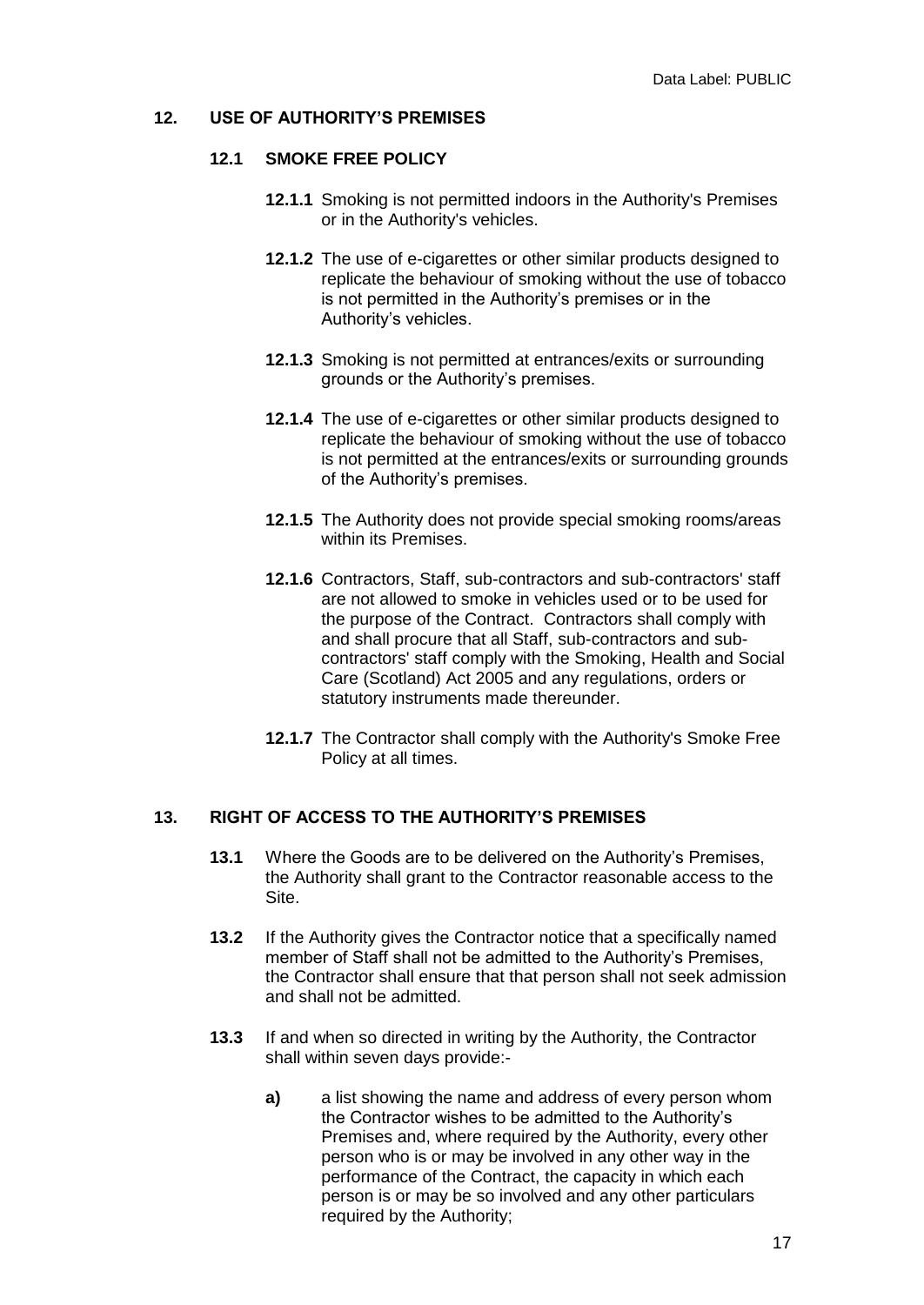**b)** satisfactory evidence as to the identity of each such person;

and

- **c)** any other information about each such person, with any supporting evidence required by the Authority, including full details of birthplace and parentage of any such person who is not a citizen of the United Kingdom by birth, or born within the United Kingdom of parents who were not citizens of the United Kingdom by birth.
- **13.4** Where Staff are required to have a pass for admission to the Authority's Premises, the Authority's Representative shall, subject to satisfactory completion of approval procedures, arrange for passes to be issued.
- **13.5** Staff who cannot produce a proper pass when required to do so by any appropriate Personnel or Agent of the Authority, or who contravene any conditions on the basis of which a pass was issued, may be refused admission to the Authority's Premises or required to leave those Premises if already there.
- **13.6** The Contractor shall promptly return any pass if at any time the Authority's Representative so requires or if the person for whom it was issued ceases to be involved in the performance of the Contract. The Contractor shall promptly return all passes to the Authority on completion or earlier termination of the Contract.

## **14. DELETED**

## **15. STANDARDS**

- **15.1** Materials and processes used in connection with the provision of the Goods shall be in accordance with the standards set out in Tender Submission: Specification.
- **15.2** On the request of the Authority's Representative, the Contractor shall provide proof to the Authority's satisfaction that the materials and processes used, or proposed to be used, conform to those standards.

## **16. DELETED**

## **17. PROGRESS REPORTS**

- **17.1** The Contractor shall submit periodic returns detailing demand for contracted items. The frequency and content of these returns shall be mutually agreed prior to the Commencement Date.
- **17.2** The submission and receipt of progress reports shall not prejudice the rights of either Party under the Contract.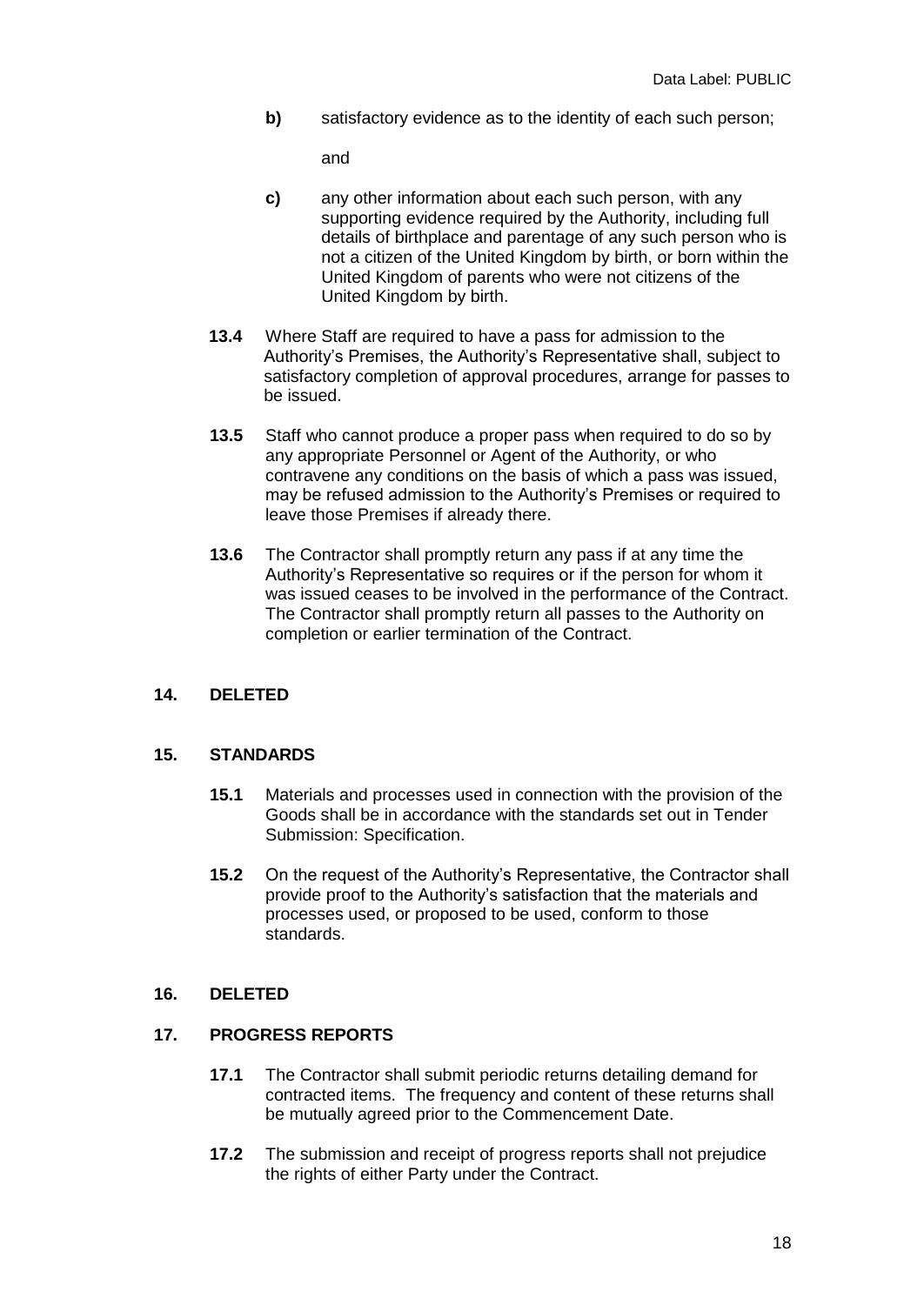## **18. RE-TENDERING AND HANDOVER**

- **18.1** Within twenty-one days of being so requested by the Authority's Representative, the Contractor shall provide, and thereafter keep updated, in fully indexed and catalogued format, all the information necessary to enable the Authority to issue tender documents for the future provision of the Goods.
- **18.2** Where the Transfer of Undertakings (Protection of Employment) Regulations 2006 may apply on the termination or expiration of the Contract, the information to be provided by the Contractor within twenty one days of being so requested by the Authority's Representative or a potential contractor's representative, who has qualified to tender for the future provision of the Goods, shall include, as applicable, accurate information relating to the Staff who would be transferred under the same terms of employment under those Regulations, including in particular:
	- **a)** the number of Staff who would be transferred, but with no obligation on the Contractor to specify their names;
	- **c)** in respect of each of those members of Staff, their age, sex, salary, length of service, hours of work, overtime hours and rates, any other factors affecting redundancy entitlement and any outstanding claims arising from their employment;
	- **d)** the general terms and conditions applicable to those members of Staff, including probationary periods, retirement age, periods of notice, current pay agreement, working hours, entitlement to annual leave, sick leave, maternity and special leave, terms of mobility, any loan or leasing schemes, any relevant collective agreements, facility time arrangements and additional employment benefits.
- **18.3** The Authority shall require any potential contractor, who has qualified to tender for the future provision of the Goods, to treat the information referred to in Condition 18.2 in confidence, not to communicate it except to such persons within their organisation and to such extent as may be necessary for the purpose of preparing a response to an invitation to tender issued by the Authority, and not to use it for any other purpose.
- **18.4** The Contractor shall indemnify the Authority against any claim made against the Authority at any time by any person in respect of any liability incurred by the Authority arising from any deficiency or inaccuracy in information which the Contractor is required to provide under Condition 18.2.
- **18.5** The Contractor shall not:
	- **a)** at any time during the Contract Period, including any extension of the original Contract Period, move any persons in its employment into the undertaking or relevant part of an undertaking which provides the Goods, who do not meet the standards of skill and experience, or who are in excess of the number, required for the purpose of the Contract; or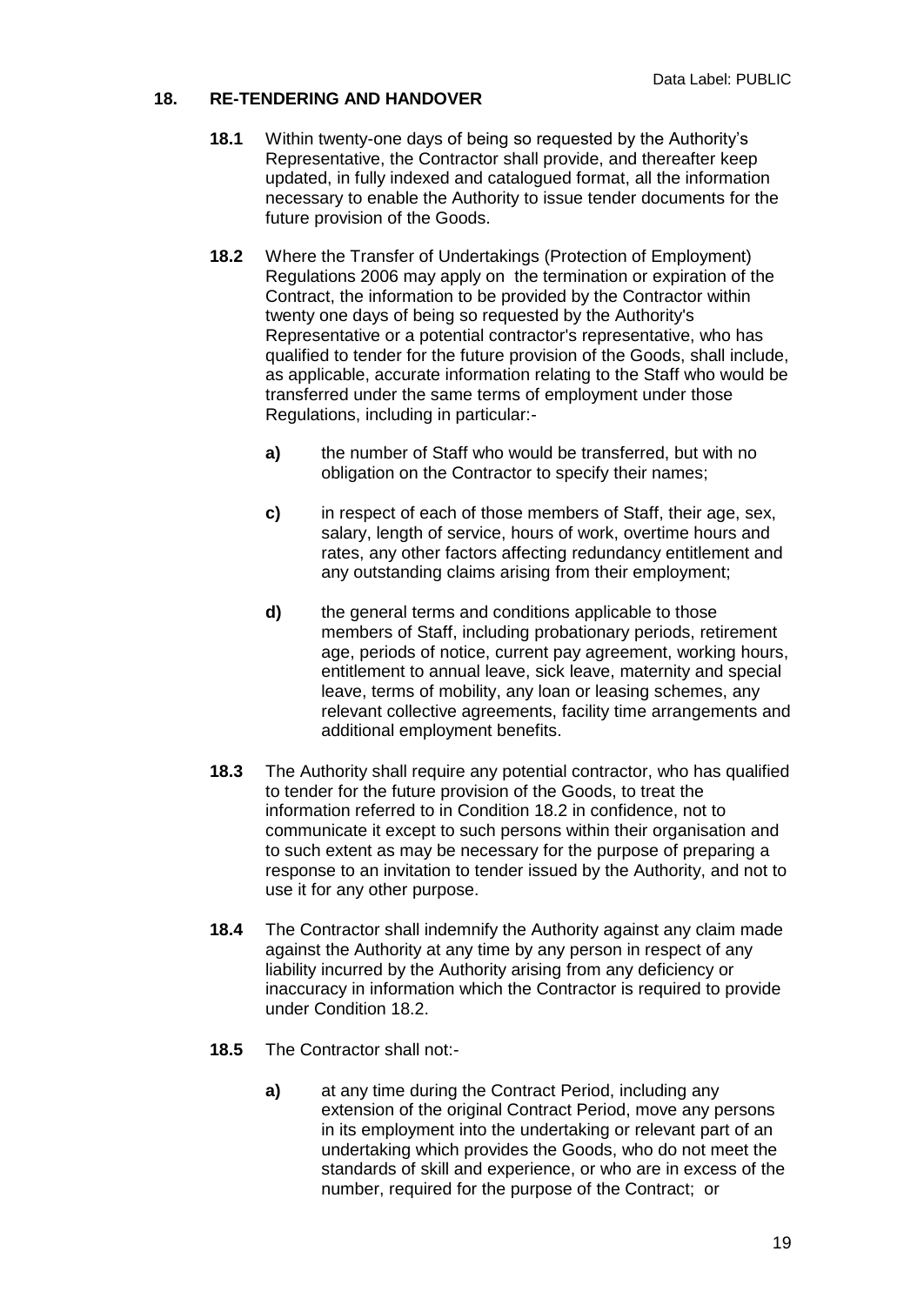- **b)** make any substantial change in the terms and conditions of employment of any Staff which is inconsistent with the Contractor's established employment and remuneration policies.
- **18.6** Where, in the opinion of the Authority's Representative, any change or proposed change, in the Staff in the undertaking or relevant part of an undertaking, or any change in the terms and conditions of employment of such Staff, would be in breach of Condition 18.5, the Authority shall have the right:
	- **a)** to make representations to the Contractor against the change or proposed change;
	- **b)** to give notice to the Contractor requiring it to remedy the breach in terms of Condition 40; and
	- **c)** if the Contractor has not remedied the breach to the satisfaction of the Authority's Representative following notice in terms of Condition 40 to terminate the Contract by reason of the default of the Contractor, in accordance with Condition 40.
- **18.7** The Contractor shall allow access to the Site, in the presence of the Authority's Representative, to any person representing any goods provider whom the Authority has selected to tender for the future provision of the Goods.
- **18.8** For the purpose of access to the Site in accordance with Condition 18.7, where the Site is on the Contractor's premises, the Authority shall give the Contractor seven days' notice of a proposed visit together with a list showing the names of all persons who will be attending those premises. Their attendance shall be subject to compliance with the Contractor's security procedures, subject to compliance not being in conflict with the objectives of the visit.
- **18.9** The Contractor shall co-operate fully with the Authority during the handover arising from the completion or earlier termination of the Contract. This co-operation, during the Setting Up Operations period of the new Contract, shall extend to allowing full access to, and providing copies of, all documents, reports, summaries and any other information necessary in order to achieve an effective transition without disruption to routine operational requirements.
- **18.10** Within ten working days of being so requested by the Authority's Representative, the Contractor shall transfer to the Authority, or any Person designated by the Authority, free of charge, all computerised filing, recording, documentation, planning and drawings held on software and utilised in the provision of the Goods subject to the necessary approvals being granted under Data Protection legislation. The transfer shall be made in a fully indexed and catalogued disk format, to operate on a proprietary software package identified to that used by the Authority.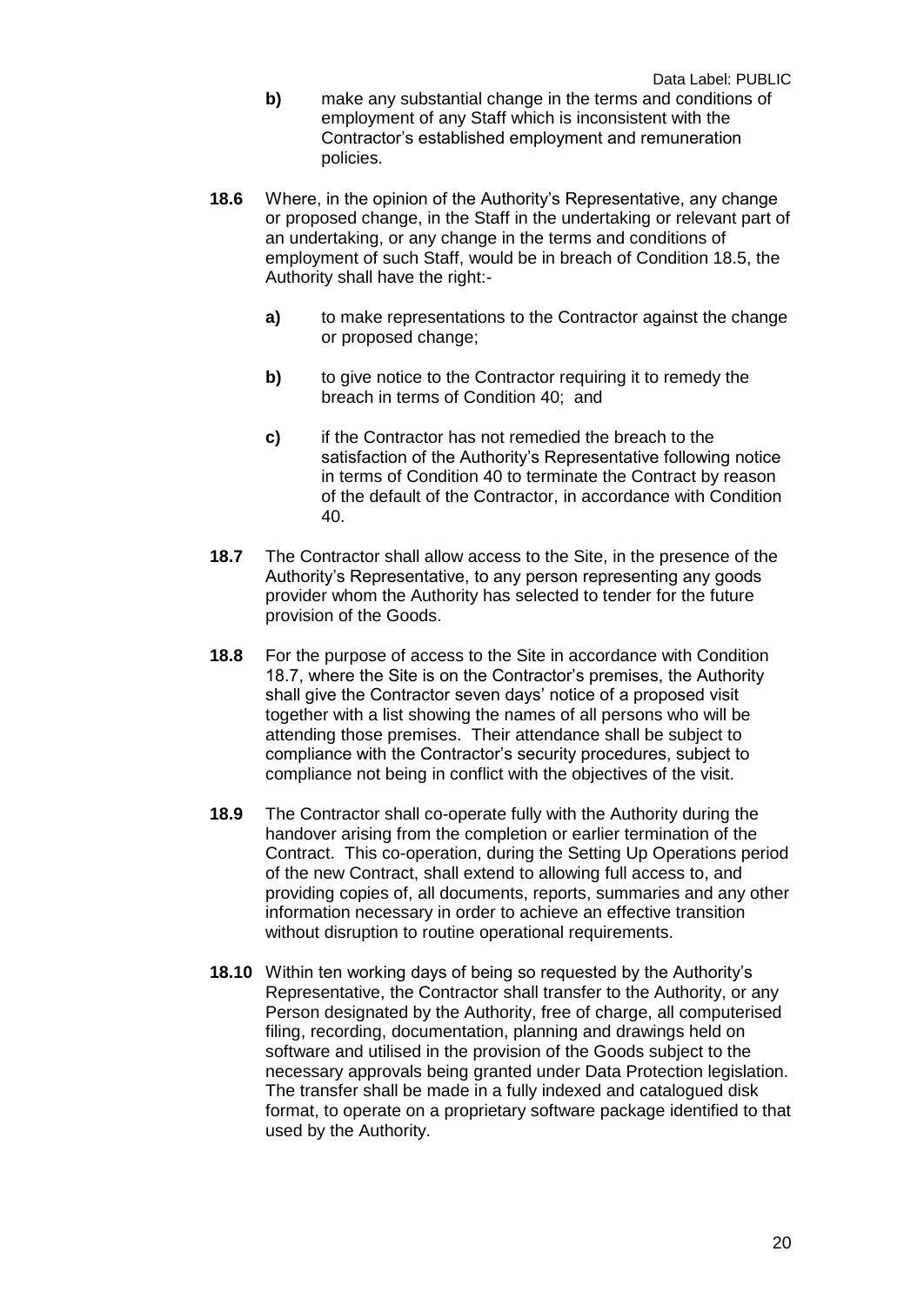## **19. PAYMENT AND VALUE ADDED TAX**

- **19.1** In consideration of the provision of the Goods by the Contractor in accordance with the terms of the Contract, the Authority shall pay the Contract Price, calculated in accordance with the Tender Submission: Schedule of Prices and Rates.
- **19.2** The Contractor shall submit an original invoice to the Authority immediately following despatch of the Goods. Each invoice shall contain all appropriate references, a detailed breakdown of the Goods, the appropriate Prices or Rates, to two decimal places and shall be supported by any other documentation required by the Authority's Representative to substantiate the invoice.
- **19.3** Subject to the following proviso, payment by Banker's Automated Clearing Services shall be made to the Contractor within thirty days of receipt by the Authority (at its nominated address for invoices) of the Contractor's valid original invoice. The foregoing is subject to the following proviso:- Where the Authority has intimated its intention to purchase Goods with Purchase Cards in terms of Condition 6.5 hereof, payment by Purchase Card shall be made to the Contractor at the time the Goods are purchased.
- **19.4** The Authority shall pay the Contractor, in addition to the Contract Price, a sum equal to the Value Added Tax chargeable on the value of the Goods provided in accordance with the Contract.
- **19.5** The Authority may reduce payment in respect of any Goods which the Contractor has either failed to provide or has provided inadequately, without prejudice to any other rights or remedies of the Authority.
- **19.6** Where Purchase Cards are used to obtain Goods, Condition 19.2 will not apply and payment for these Goods will be made to the Contractor by the Authority's Purchase Card Provider.
- **19.7** Where E-Procurement is used to order Goods, payment may be made by either method set out in Condition 19.3.

## **20. PAYMENTS OF SUB-CONTRACTORS**

**20.1** Where the Contractor enters into a sub-contract for the provision of any part of the Goods, the Contractor shall ensure that a term is included in the sub-contract which requires the Contractor to pay all sums due to the sub-contractor within a specified period, not exceeding thirty days from the date of receipt of a valid invoice as defined by the terms of that sub-contract.

## **21. PRICE ADJUSTMENT**

,

[Option 1 \* delete as appropriate

**21.1** Subject to the terms of Condition 21.4 hereof, Prices and Rates are fixed for the Contract Period including any extensions of the Contract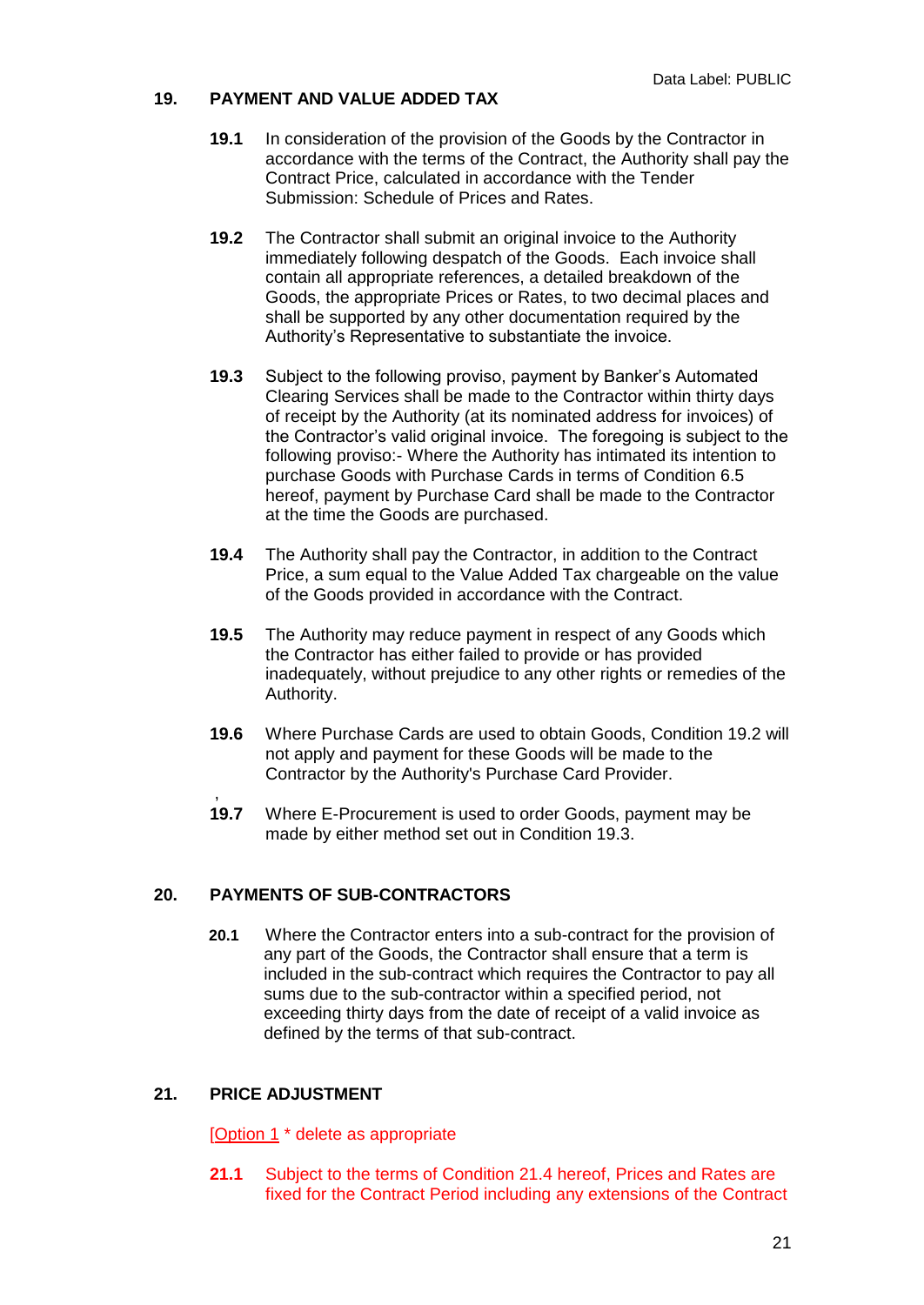[Option 2 \* delete as appropriate

**21.1** In this clause:-

the "Review Date" means 1 April in each year

"CPI" means the Consumer Prices Index (CPI) complied by the Office for National Statistics which can be viewed at <https://www.ons.gov.uk/economy/inflationandpriceindices>

The Authority will review the Prices or Rates (as applicable) with effect from the Review Date for contracts that have been in operation prior to 1 January of that year. The Prices or Rates (as applicable) shall be increased or decreased by the percentage equal to the percentage increase or decrease in the CPI calculated in relation to a period of 12 elapsed months prior to and including the December preceding the Review Date (the "Percentage Increase or Decrease"). The Percentage Increase or Decrease shall be calculated by using the CPI figure for the month of December (available in January) preceding the Review Date. The reviewed Prices or Rates (as applicable) shall be recorded as a Variation.]

[Option 3 \* delete as appropriate

- **21.1** Subject to the terms of Condition 21.4 hereof, Prices and Rates are fixed for the first [TO BE COMPLETED] years of the Contract and cover delivery of the Goods to such premises within West Lothian as the Authority may direct.
- **21.2** In this Condition:-

the "Review Date" means 1 April [YEAR TO BE COMPLETED].

"CPI" means the Consumer Prices Index compiled by the Office for National Statistics which can viewed at <https://www.ons.gov.uk/economy/inflationandpriceindices>

The Authority will review the Prices or Rates (as applicable) with effect from the Review Date. The Prices or Rates (as applicable) shall be increased or decreased by the percentage equal to the percentage increase or decrease in the CPI calculated in relation to a period of 12 elapsed months prior to and including the December preceding the Review Date (the "Percentage Increase or Decrease"). The Percentage Increase or Decrease shall be calculated by using the CPI figure for the month of December (available in January) preceding the Review Date. The reviewed Prices or Rates (as applicable) shall be recorded as a Variation.]

- **21.3** Prices or Rates (as applicable) changes shall not be applied until thirty days from the Review Date.
- **21.4** In the event that the Contractor wishes to make any seasonal discounts, short term special offers or other offers or discounts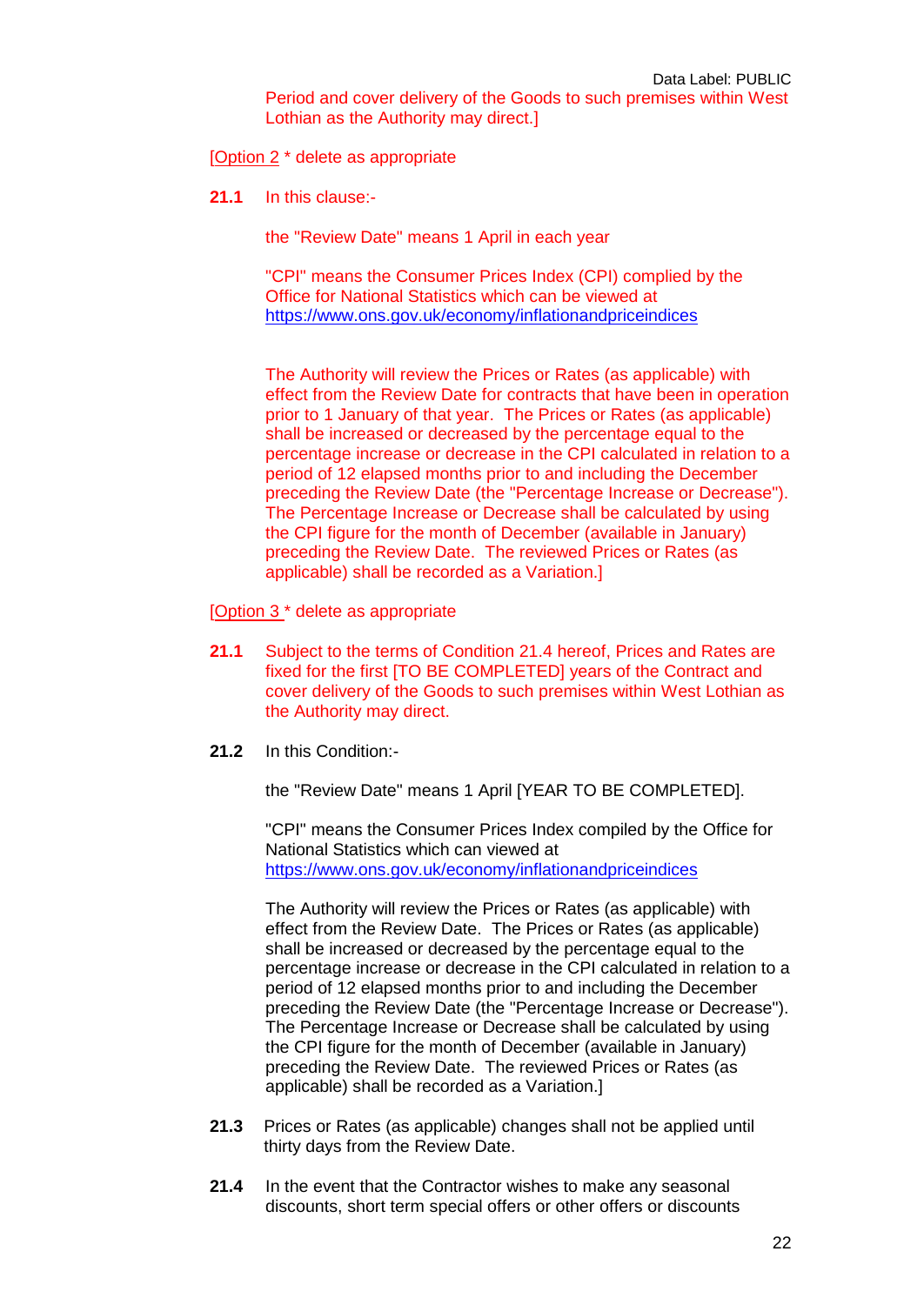Data Label: PUBLIC available to the Authority which will result in a reduction in the Contract Price, Price or Rate and the Authority wishes to accept such discounts or offers, the reduced Contract Price, Price or Rate shall apply without the need for a Variation.

**21.5** The Authority reserves the right to benchmark Prices/Rates for Goods with other suppliers at any time during the Contract Period. These Goods may be bought from suppliers other than the contracted supplier if it is considered to be in the best interests of the Authority.

## **22. RECOVERY OF SUMS DUE**

- **22.1** Whenever under the Contract any sum of money is recoverable from or payable by the Contractor (including any sum which the Contractor is liable to pay to the Authority in respect of any breach of this Contract), the Authority may unilaterally deduct that sum from any sum then due or which at any later time becomes due to the Contractor under this Contract or under any other contract with the Authority.
- **22.2** The Authority shall give at least twenty-one days' notice in writing to the Contractor of its intention to make a deduction under Condition 22.1, giving particulars of the sum to be recovered and the contract under which the payment arises in respect of which the deduction is to be made.
- **22.3** Any overpayment by the Authority to the Contractor, whether of the Contract Price or of Value Added Tax, shall be a sum of money recoverable by the Authority from the Contractor.

## **23. DELETED**

## **24. SECURITY**

- **24.1** The Contractor shall take all measures necessary to comply with the provisions of any enactment relating to security which may be applicable to the Contractor in the supply of the Goods.
- **24.2** The Contractor shall take all reasonable measures, by the display of notices or other appropriate means, to ensure that Staff have notice that all provisions referred to in Condition 24.1 shall apply to them and shall continue to apply to them, if so applicable, after the expiry or earlier termination of the Contract.
- **24.3** Whilst on the Authority's Premises, Staff shall comply with all security measures implemented by the Authority in respect of Personnel and other Persons attending those Premises. The Authority shall provide copies of its written security procedures to the Contractor on request.
- **24.4** The Authority shall have the right to carry out any search of Staff or of vehicles used by the Contractor at the Authority's Premises.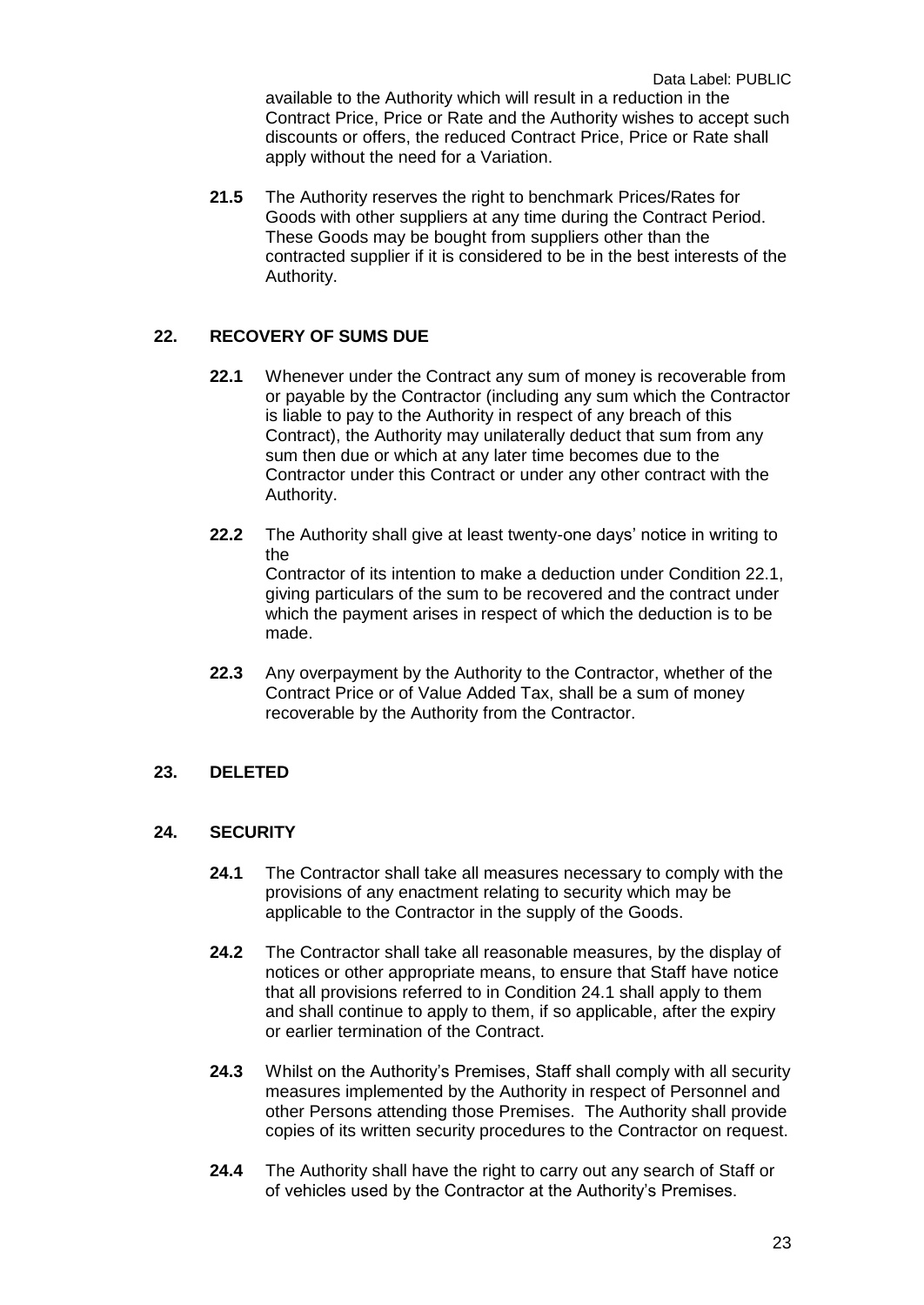- **24.5** The Contractor shall co-operate with any investigation relating to security which is carried out by the Authority or by any person who is responsible to the Authority for security matters and when required by the Authority's Representative:
	- **a)** shall use its best endeavours to make any Staff identified by the Authority's Representative available to be interviewed by the Authority's Representative, or by a person who is responsible to the Authority for security matters, for the purposes of the investigation. Staff shall have the right to be accompanied by the Contractor's Representative and to be advised or represented by any other person whose attendance at the interview is acceptable to both the Authority's Representative and the Contractor's Representative; and
	- **b)** shall, subject to any legal restriction on their disclosure, provide all documents, records or other material of any kind which may reasonably be required by the Authority or by a person who is responsible to the Authority for security matters, for the purposes of the investigation. The Authority shall have the right to retain any such material for use in connection with the investigation and, so far as possible, shall provide the Contractor with a copy of any material retained.

## **25. CONFIDENTIALITY**

- **25.1** Each Party:
	- **a)** shall treat as confidential all information obtained from the other Party under or in connection with the Contract;
	- **b)** shall not disclose any of that information to any third party without the prior written consent of the other Party, except to such persons and to such extent as may be necessary for the performance of the Contract; and
	- **c)** shall not use any of that information otherwise than for the purposes of the Contract.
- **25.2** The Contractor shall take all necessary precautions to ensure that all information obtained from the Authority under or in connection with the Contract:
	- **a)** is given only to the minimum number of Staff and only to the extent necessary for each member of Staff's activities in the provision of the Goods:- and
	- **b)** is treated as confidential and not disclosed (without prior Approval) or used by any Staff otherwise than for the purposes of the Contract.

Where it is considered necessary in the opinion of the Authority's Representative, the Contractor shall ensure that Staff sign a confidentiality undertaking before commencing work in connection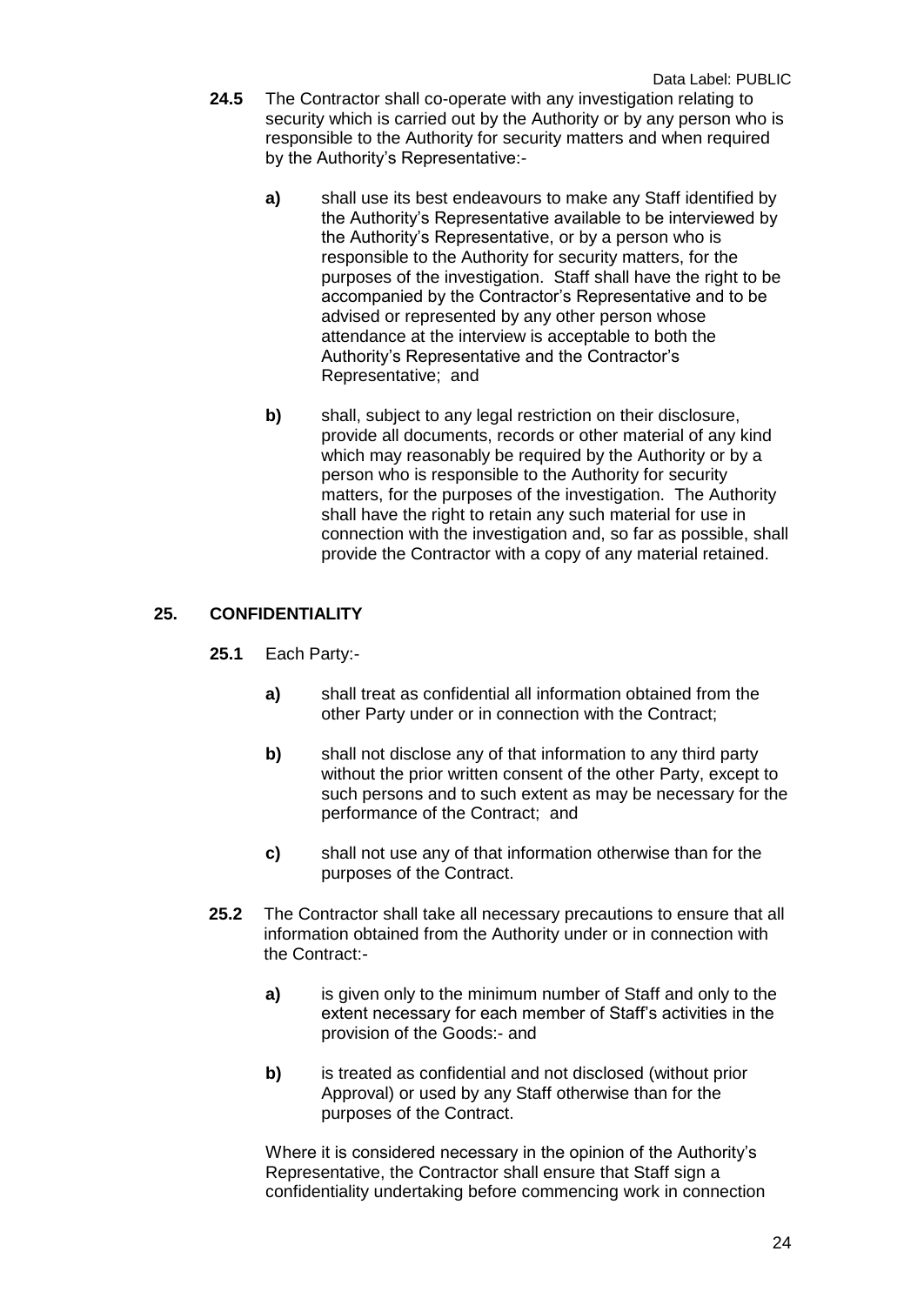with the provision of the Goods. The confidentiality undertaking shall be in a format acceptable to the Authority.

- **25.3** Conditions 25.1 and 25.2 shall not apply to any information:
	- **a)** required to comply with the Freedom of Information (Scotland) Act 2002 and any codes of practice applicable from time to time relating to access to public authorities' information
	- **b)** which is or becomes public knowledge (otherwise than by breach of this Condition); or
	- **c)** which is in the possession of the Party concerned, without restriction as to its disclosure, before receiving it from the disclosing Party; or
	- **d)** which is received from a third party who lawfully acquired it and who is under no obligation restricting its disclosure.
- **25.5** Nothing in this Condition shall prevent the Authority:
	- **a)** disclosing such information relating to the outcome of the procurement process for the Contract as may be required to be published in the Supplement to the Official Journal of the European Union or elsewhere in the United Kingdom:-
	- **b)** disclosing any information obtained from the Contractor:
		- **i)** to any other department, office or agency of the Authority, or any other Public Body; or
		- **ii)** to any Person engaged in providing any services to the Authority for any purpose relating to or ancillary to the Contract,

provided that in disclosing information under sub-paragraph (i) or (ii) the Authority shall disclose only the information which is necessary for the purpose concerned and requires that the information is treated in confidence and that a confidentiality undertaking is given where appropriate; or

- **c)** disclosing information obtained from the Contractor under Condition 18.2 subject to the obligations imposed by Condition 18.3
- **25.6** Nothing in this Condition shall prevent either Party from using any techniques, ideas or know-how gained during the performance of the Contract in the course of its normal business, to the extent that this does not result in a disclosure of confidential information or an infringement of any Intellectual Property Rights.
- **25.7** The Contractor shall not use any confidential information obtained from the Authority for the solicitation of business from the Authority or any other part of the Authority.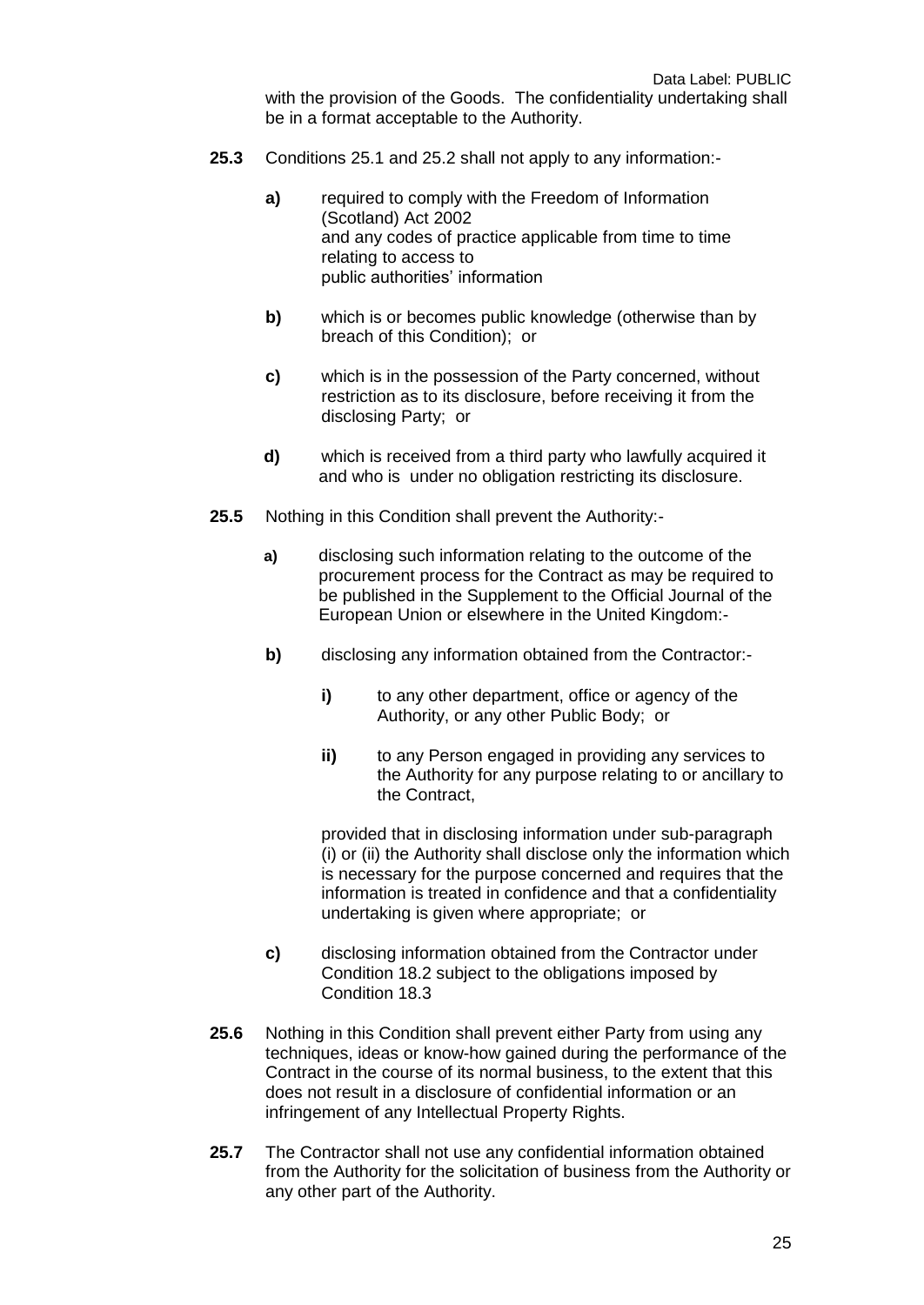**25.8** The obligations imposed by this Condition shall continue to apply after the expiry or termination of the Contract.

## **26. PUBLICITY**

**26.1** The Contractor shall not make any public statement relating to the existence or performance of the Contract without prior Approval, which shall not be unreasonably withheld.

#### **27. RIGHT OF AUDIT**

- **27.1** The Contractor shall keep secure and maintain until two years after the final payment of all sums due under the Contract, or such longer period as may be agreed between the Parties, full and accurate records of the Goods supplied, all expenditure reimbursed by the Authority and all payments made by the Authority.
- **27.2** The Contractor shall grant to the Authority, its auditor or its authorised agents, such access to those records as they may reasonably require in order to check the Contractor's compliance with the Contract.

#### **28. INDEMNITY AND INSURANCE**

- **28.1** The Contractor shall indemnify the Authority fully against all claims, proceedings, actions, damages, legal costs, expenses and any other liabilities in respect of any financial loss, death or personal injury, or loss of or damage to property, unless the Contractor is able to demonstrate that such financial loss, death or personal injury, or loss of or damage to property was not caused or contributed to by:- (a) its negligence or default, (b) the negligence or default of its Staff or subcontractors, or (c) any circumstances within its or its Staff or subcontractors' control.
- **28.2** The Contractor shall effect and maintain with a reputable insurance company a policy or policies of insurance providing an adequate level of cover in respect of the risks which may be incurred by the Contractor as set out in Condition 28.1
- **28.3** The Contractor shall hold employer's liability insurance in accordance with any legal requirement for the time being in force.
- **28.4** Subject to the following proviso, the Contractor shall produce to the Authority, upon request completed certificates of insurance or a signed and dated letter from its insurance broker as detailed in Tender Submission: Insurance Requirement. In all cases the certificates of insurance shall be completed by the Contractor's insurer or insurance broker. Where certificates of insurance are completed by an insurance broker, the broker shall be regulated and authorised to conduct business by the Financial Conduct Authority or equivalent. The foregoing is subject to the following proviso:-

In the event that said completed certificates of insurance or letter from the Contractor's insurance broker are not in place at the time of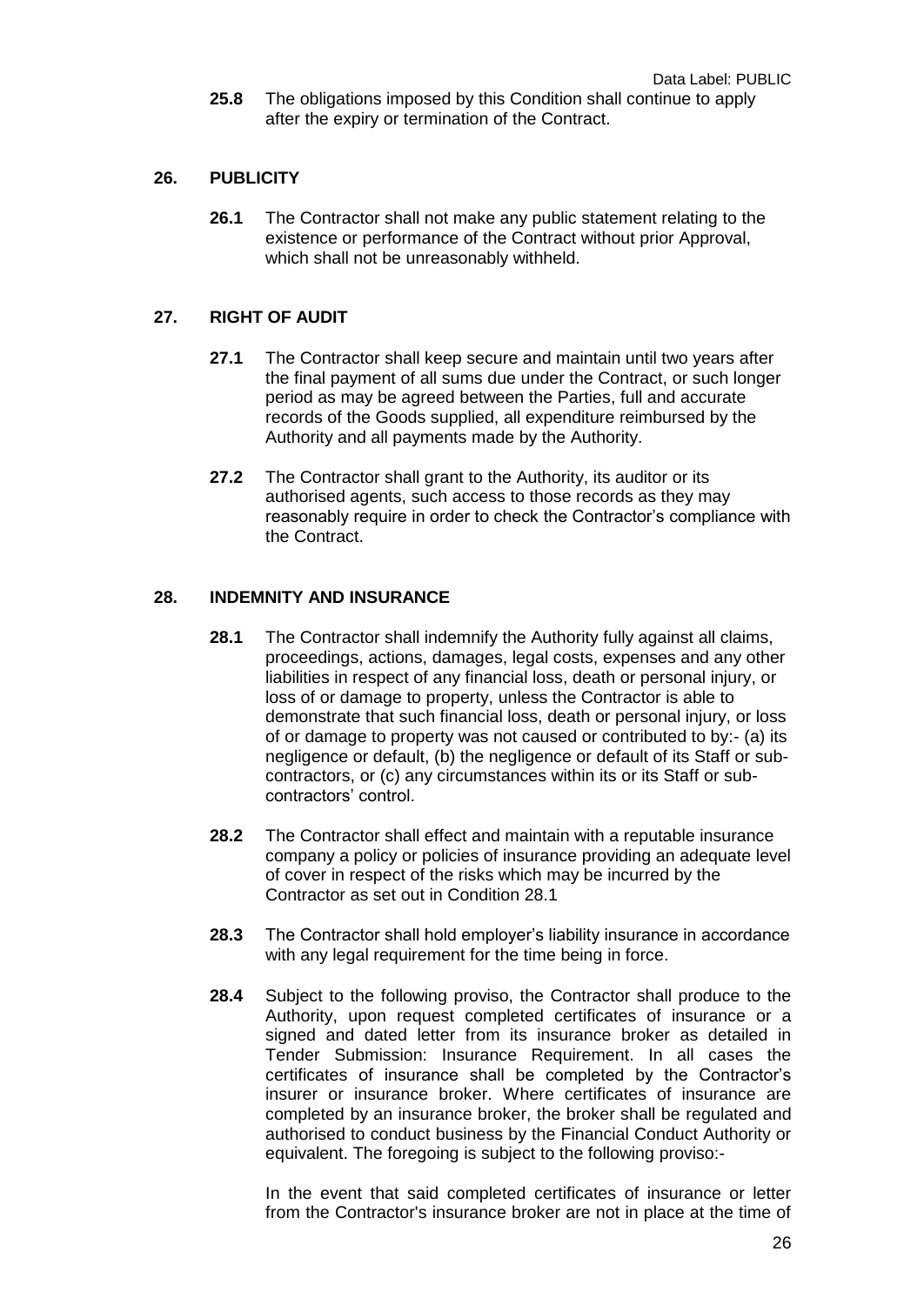**28.5** The terms of any insurance or the amount of cover shall not relieve the Contractor of any liabilities under the Contract.

## **29. CORRUPT GIFTS AND PAYMENTS OF COMMISSION**

- **29.1** The Contractor shall not do (and warrants that in entering into the Contract he has not done) any of the following (referred to in this condition as "prohibited acts").
	- **a)** offer, give or agree to give to any servant or Personnel of the Authority any gift or consideration of any kind as an inducement or reward for doing or not doing (or having done or not having done) any act in relation to the obtaining or performance of this or any other contract with the Authority, or for showing or not showing favour or disfavour to any Person in relation to this or any other contract with the Authority;
	- **b)** enter into this or any other contract with the Authority in connection with which commission has been paid or has been agreed to be paid by it or on its behalf, or to its knowledge, unless before the Contract is made particulars of any such commission and the terms and conditions of any such agreement for the payment of it have been disclosed in writing to the Authority.
- **29.2** If the Contractor or (with or without the knowledge of the Contractor), its employees, agents or any sub-contractor, or anyone acting on its or their behalf, does any of the prohibited acts or commits any offence under the Bribery Act 2010 or breaches the Bribery Act 2010 in relation to this or any other contract with the Authority, the Authority shall be entitled:
	- **a)** to terminate the Contract and recover from the Contractor the amount of any loss resulting from the termination;
	- **b)** to recover from the Contractor the amount or value of any such gift, consideration or commission; and
	- **c)** to recover from the Contractor any other loss sustained in consequence of any breach of this Condition, whether or not the Contract has been terminated.
- **29.3** In exercising its rights or remedies under this Condition, the Authority shall:
	- **a)** act in a reasonable and proportionate manner having regard to such matters as the gravity of, and the identity of the person performing the prohibited act;
	- **b)** give all due consideration, where appropriate, to action other than termination of the Contract, including (but without limitation to):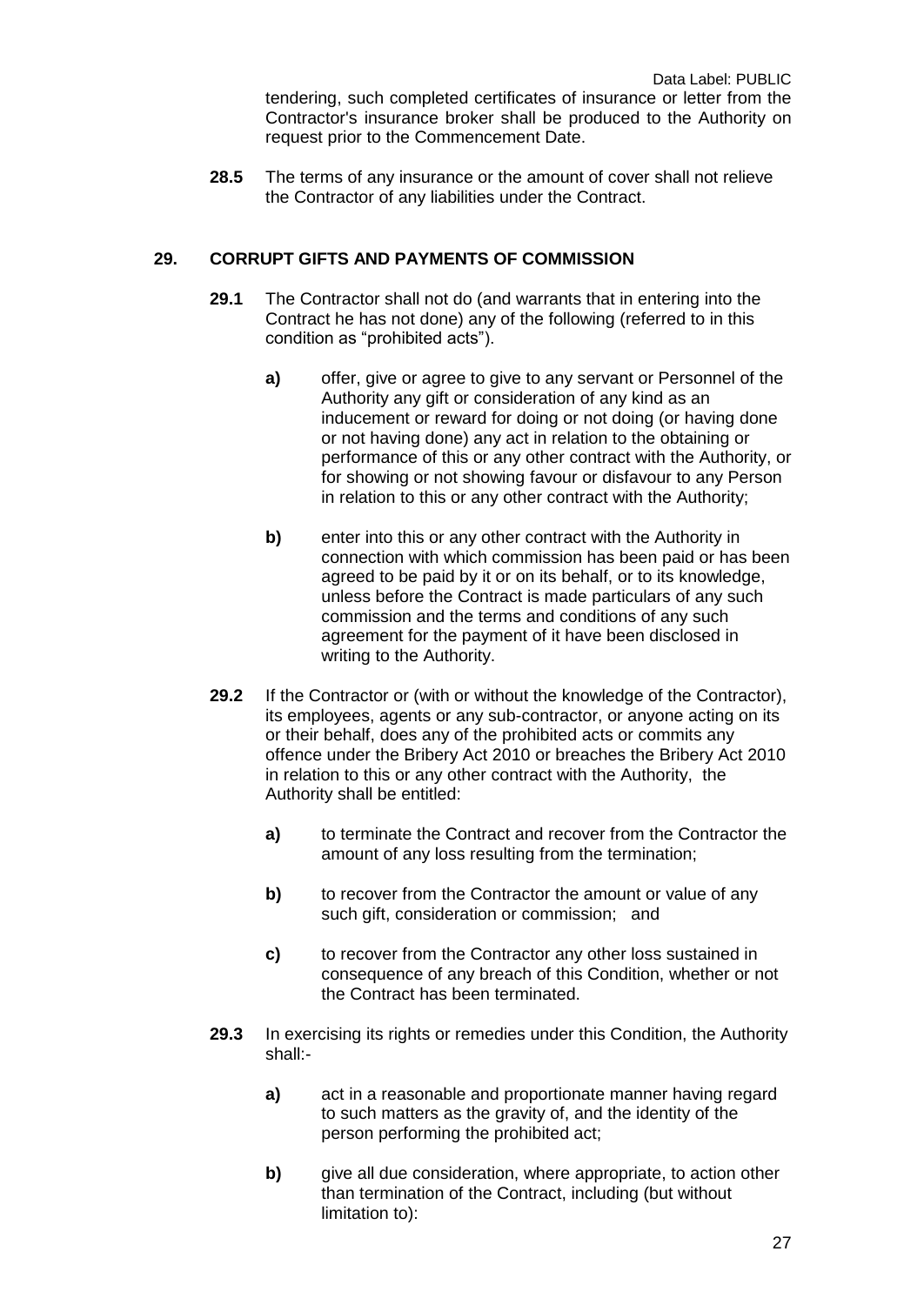- **(i)** requiring the Contractor to procure the termination of a sub-contract where the prohibited act is that of a subcontractor; or
- **(ii)** requiring the Contractor to procure the dismissal of an employee (whether its own or that of a sub-contractor) where the prohibited act is that of such an employee.

#### **30. UNLAWFUL DISCRIMINATION**

- **30.1** The Contractor shall not unlawfully discriminate within the meaning and scope of the provisions of the Equality Act 2010 and of any statutory instrument and Code of Practice made thereunder.
- **30.2** The Contractor shall take all reasonable steps to secure that all servants, employees or agents of the Contractor and all subcontractors employed in the performance of the Contract do not unlawfully discriminate as set out in Condition 30.1.

## **31. HEALTH AND SAFETY**

- **31.1** The Contractor shall promptly notify the Authority of any health and safety hazards which may arise in connection with the Goods supplied.
- **31.2** The Authority shall promptly notify the Contractor of any health and safety hazards which may exist or arise at the Authority's Premises and which may affect the Contractor in the supply of Goods.
- **31.3** The Contractor shall inform all Staff engaged in the provision of Goods of all known health and safety hazards and shall instruct those Staff in connection with any necessary safety measures.
- **31.4** Whilst on the Authority's Premises, the Contractor shall comply with any health and safety measures implemented by the Authority in respect of Personnel and other Persons working on the Authority's Premises.
- **31.5** The Contractor shall notify the Authority's Representative immediately in the event of any incident occurring in the supply of the Goods where that incident causes any death, personal injury or any damage to property which could give rise to death or personal injury.
- **31.6** The Contractor shall take all measures necessary to comply with the requirements of the Health and Safety at Work etc. Act 1974 and any other Acts, orders, regulations and Codes of Practice relating to health and safety, which may apply to Staff in the supply of the Goods and the return of any faulty Goods.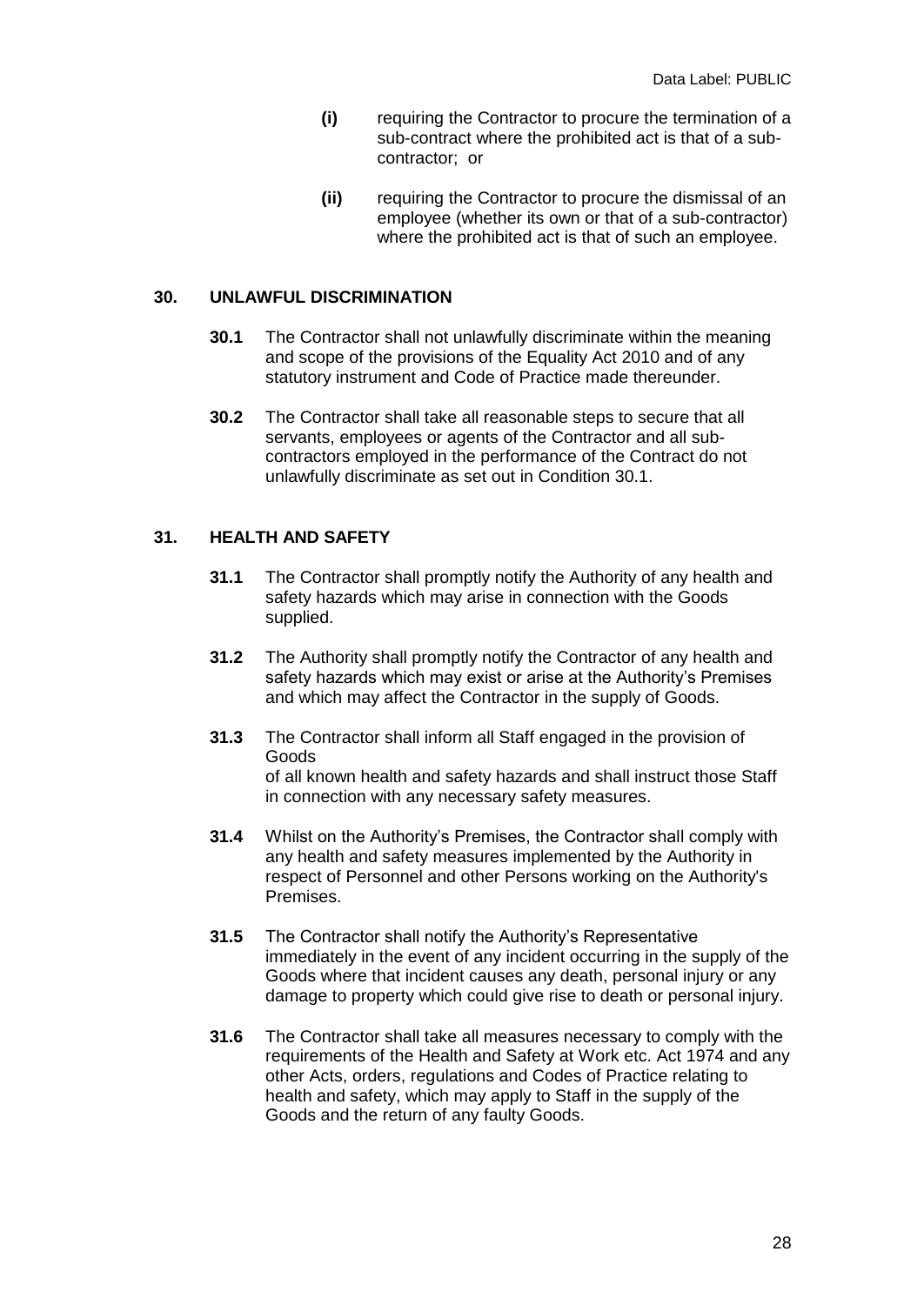## **32. TRANSFER AND SUB-CONTRACTING**

- **32.1** The Contractor shall not assign, sub-contract or in any other way dispose of the Contract or any part of it without prior Approval, in accordance with Condition 36. The Contractor shall indicate in Tender Submission: Proposed Sub-Contractors any sub-contractor he proposes to use in the supply of the Goods. Additional subcontractors may only be added by the issue of a Variation in accordance with Condition 36.
- **32.2** On giving written notice to the Contractor of not less than thirty days, the Authority shall be entitled to assign any or all of its rights under the Contract to any contracting authority as defined in Regulation 3(1) of the Public Contracts (Scotland) Regulations 2012 , provided that such assignment shall not materially increase the burden of the Contractor's obligations under the Contract.
- **32.3** The Contractor shall be responsible for the acts and omissions of his sub-contractors as though they were his own.
- **32.4** The Contractor shall not use the services of self-employed individuals without prior approval and the submission of a relevant tax exemption certificate.
- **32.5** The Contractor shall also include in every sub-contract:
	- **32.5.1** a right for the Contractor to terminate that sub-contract if the relevant subcontractor fails to comply in the performance of its contract with legal obligations in the fields of environmental, social or employment law or if any of the termination events (involving substantial modification of the Contract, contract award despite the existence of exclusion grounds or a serious infringement of EU legal obligations) specified in condition 38.1 occur; and
	- **32.5.2** a requirement that the sub-contractor includes a provision having the same effect as 32.5.1 above in any sub-contract which it awards. In this condition 32.5, 'sub-contract' means a contract between two or more suppliers, at any stage of remoteness from the Authority in a sub-contracting chain, made wholly or substantially for the purpose of performing (or contributing to the performance of) the whole or any part of this Contract

## **33. SERVICE OF NOTICES AND COMMUNICATIONS**

- **33.1** Except as otherwise expressly provided within the Contract, no notice or other communication from one Party to the other shall have any validity under the Contract unless made in writing by or on behalf of the Party concerned.
- **33.2** Any notice or other communication which is to be given by either Party to the other shall be given by letter, or by facsimile transmission or electronic mail. Such letters shall be delivered by hand or sent by first class recorded delivery post, addressed to the other Party named in the Service of Notices and Communications document of Public Tenders Scotland. If the other Party does not acknowledge receipt of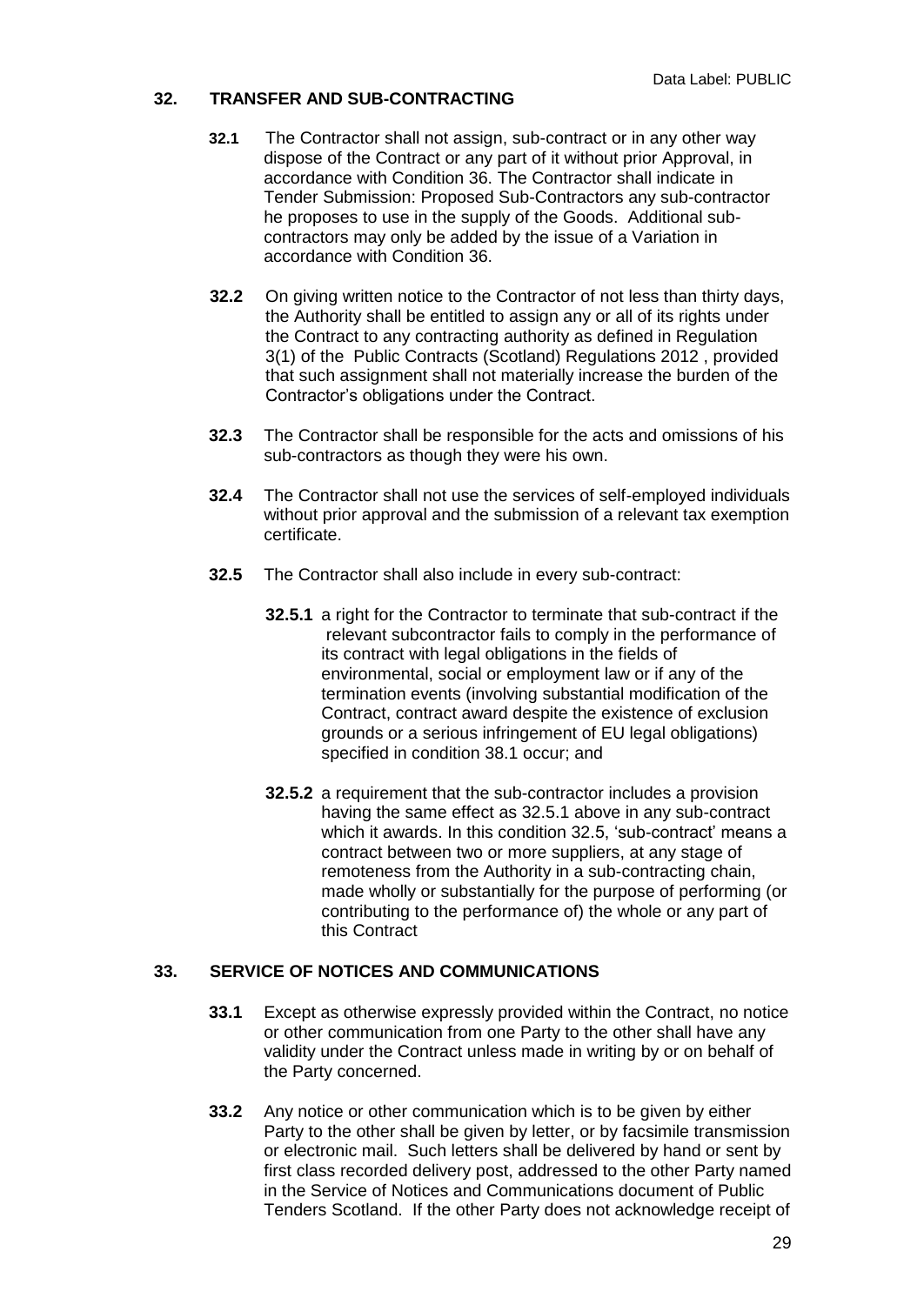Data Label: PUBLIC any such letter, facsimile transmission or item of electronic mail, and the relevant letter is not returned as undelivered, the notice or communication shall be deemed to have been given 3 working days after the day on which the letter was posted.

**33.3** Either Party may change its address for service by notice given in accordance with this Condition.

## **34. SEVERABILITY**

**34.1** If any provision of the Contract is held invalid, illegal or unenforceable for any reason by any court of competent jurisdiction, such provision shall be severed and the remainder of the provisions of the Contract shall continue in full force and effect as if the Contract had been executed with the invalid, illegal or unenforceable provision eliminated. In the event of a holding of invalidity so fundamental as to prevent the accomplishment of the purpose of the Contract, the Parties shall immediately commence negotiations in good faith to remedy the invalidity.

## **35. WAIVER**

- **35.1** The failure of either Party to exercise any right or remedy shall not constitute a waiver of the right or remedy.
- **35.2** No waiver shall be effective unless it is communicated to the other Party in writing.
- **35.3** A waiver of any right or remedy arising from a breach of contract shall not constitute a waiver of any right or remedy arising from any other breach of the Contract.

## **36. VARIATION**

- **36.1** The Contract shall not be varied unless such variation is made in writing by means of a Variation to Contract Form as set out in the tender document.
- **36.2** In the event of an emergency the Authority shall have the right to vary the Contract by oral instructions given by the Authority's Representative, which shall be confirmed by the issue of a Variation to Contract Form within seven days, to the Contractor.
- **36.3** The Authority shall have the right to vary the Goods at any time, subject to the Variation being related in nature to the Goods being provided, and no such Variation shall vitiate the Contract.
- **36.4** The Contractor may request a variation to the Contract provided that:
	- **a)** the Contractor shall notify the Authority's Representative in writing of any additional or changed requirement which it considers should give rise to a Variation within seven days of such occurrence first becoming known to the Contractor;
	- **b)** any proposed Variation shall be fully supported by a quotation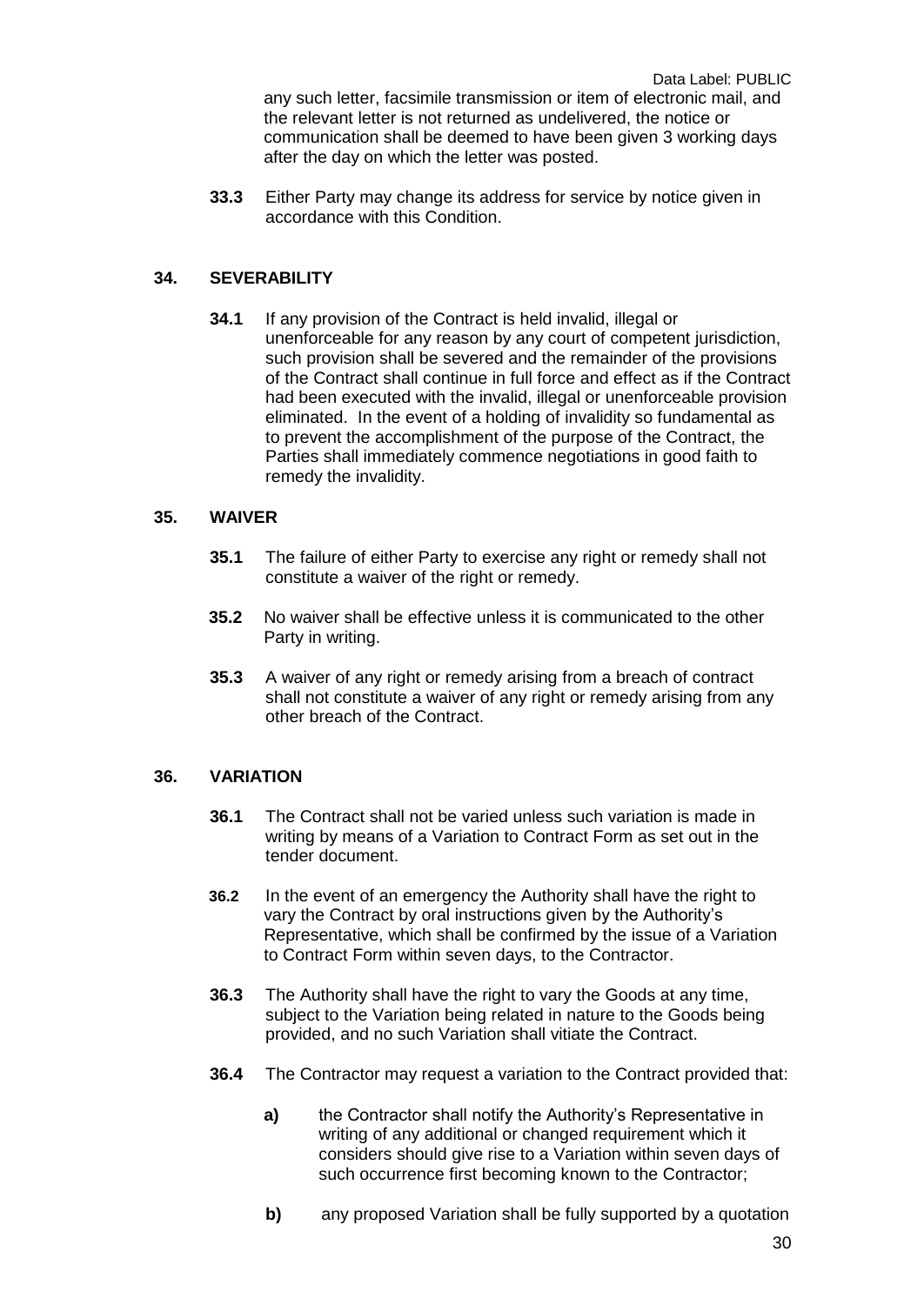#### as detailed in Condition 36.5

- **36.5** The Contractor, within fourteen days of being requested by the Authority's Representative or where requesting a variation of the Contract pursuant to Condition 36.4, shall submit a quotation to the Authority, such quotation to contain at least the following information:
	- **a)** a description of the goods together with the reason for the proposed Variation;
	- **b)** the price, where applicable;
	- **c)** details of the impact, if any, on other aspects of the Contract.
- **36.6** The price for any Variation shall, unless otherwise agreed between the Parties, be calculated in the following order of precedence:
	- **a)** using the Prices or Rates;
	- **b)** prices pro-rata to the Prices or Rates;
	- **c)** prices based on the Prices or Rates.
- **36.7** The Authority shall either Approve or reject any variation of the Contract proposed by the Contractor.
- **36.8** In the event that the Contractor disputes any decision by the Authority to reject a proposed Variation or contends that a proposed Variation is outstanding or continues to be required, the Contractor shall update the information contained in its quotation for the proposed Variation every Month and shall send the updated information to the Authority.

## **37. FORCE MAJEURE**

- **37.1** Neither Party shall be liable to the other Party by reason of any failure or delay in performing its obligations under the Contract which is due to Force Majeure, where there is no practicable means available to the Party concerned to avoid such failure or delay.
- **37.2** If either Party becomes aware of any circumstances of Force Majeure which give rise to any such failure or delay, or which appear likely to do so, that Party shall promptly give notice of those circumstances as soon as practicable after becoming aware of them and shall inform the other Party of the period for which it estimates that the failure or delay will continue.
- **37.3** For the purposes of this Condition, "Force Majeure" means any event or occurrence which is outside the control of the Party and which is not attributable to any act or failure to take preventive action by the Party concerned, but shall not include any industrial action occurring within the Contractor's organisation or within any sub-contractor's organisation.
- **37.4** Any failure or delay by the Contractor in performing its obligations under the Contract which results from any failure or delay by an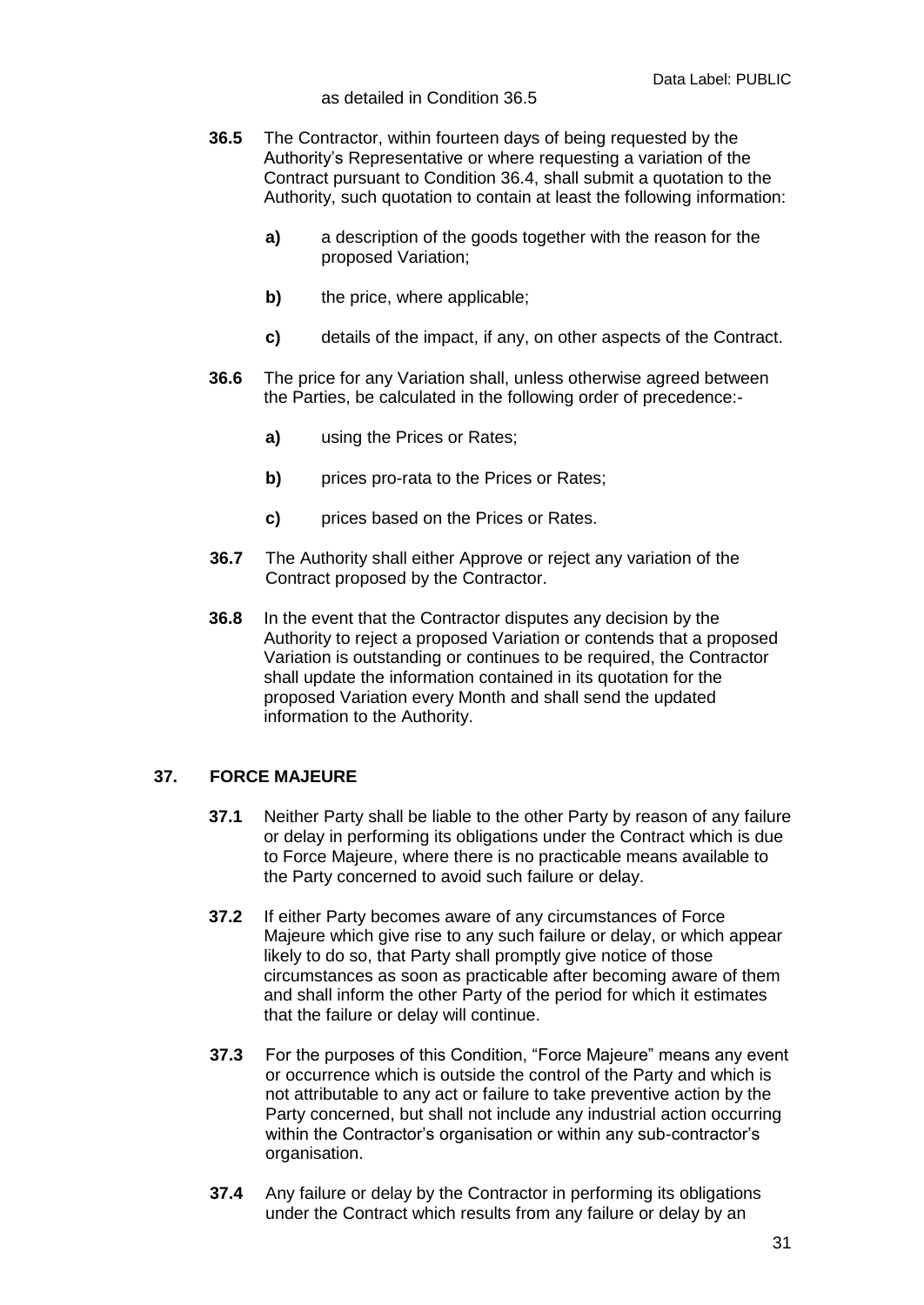## **38. TERMINATION**

**38.1** The Authority may terminate the Contract in the event that:

- **(a)** the Contract has been subject to substantial modification which would have required a new procurement procedure in accordance with regulation 72(9) (modification of contracts during their term) of The Public Contracts (Scotland) Regulations 2015;
- **(b)** the Contractor has, at the time of contract award, been in one of the situations referred to in regulation 58(1) (exclusion grounds) of The Public Contracts (Scotland) Regulations 2015, including as a result of the application of regulation 58(2) of those regulations, and should therefore have been excluded from the procurement procedure; or
- **(c)** the Contract should not have been awarded to the Contractor in view of a serious infringement of the obligations under the Treaties and the Directive 2014/24/EU that has been declared by the Court of Justice of the European Union in a procedure under Article 258 of the Treaty on the Functioning of the European Union.

In this Condition, 'the Treaties' has the meaning given in the European Communities Act 1972.

- **38.2** The Authority may also terminate the Contract in the event of a failure by the Contractor to comply in the performance of the Contract with legal obligations in the fields of environmental, social and employment law.
- **38.3** Termination under Condition 38.1, 38.2, 39 or 40 shall not prejudice or affect any right of action or remedy which shall have accrued or shall thereupon accrue to the Authority and shall not affect the continued operation of Conditions 25 (Confidentiality) and 27 (Right of Audit).

## **39. TERMINATION ON INSOLVENCY**

- **39.1** The Authority may terminate the Contract by written notice having immediate effect if:
	- a) where the Contractor is an individual or a firm the Contractor or any partner in the firm becomes bankrupt or has a receiving order or administration order made against him, or appears unable to pay a debt within the meaning of Section 268 of the Insolvency Act 1986; or any similar event occurs under the law of any other jurisdiction within the United Kingdom; or
	- **b)** where the Contractor is a Company, the Contractor passes a resolution or the Court makes an order that the Contractor be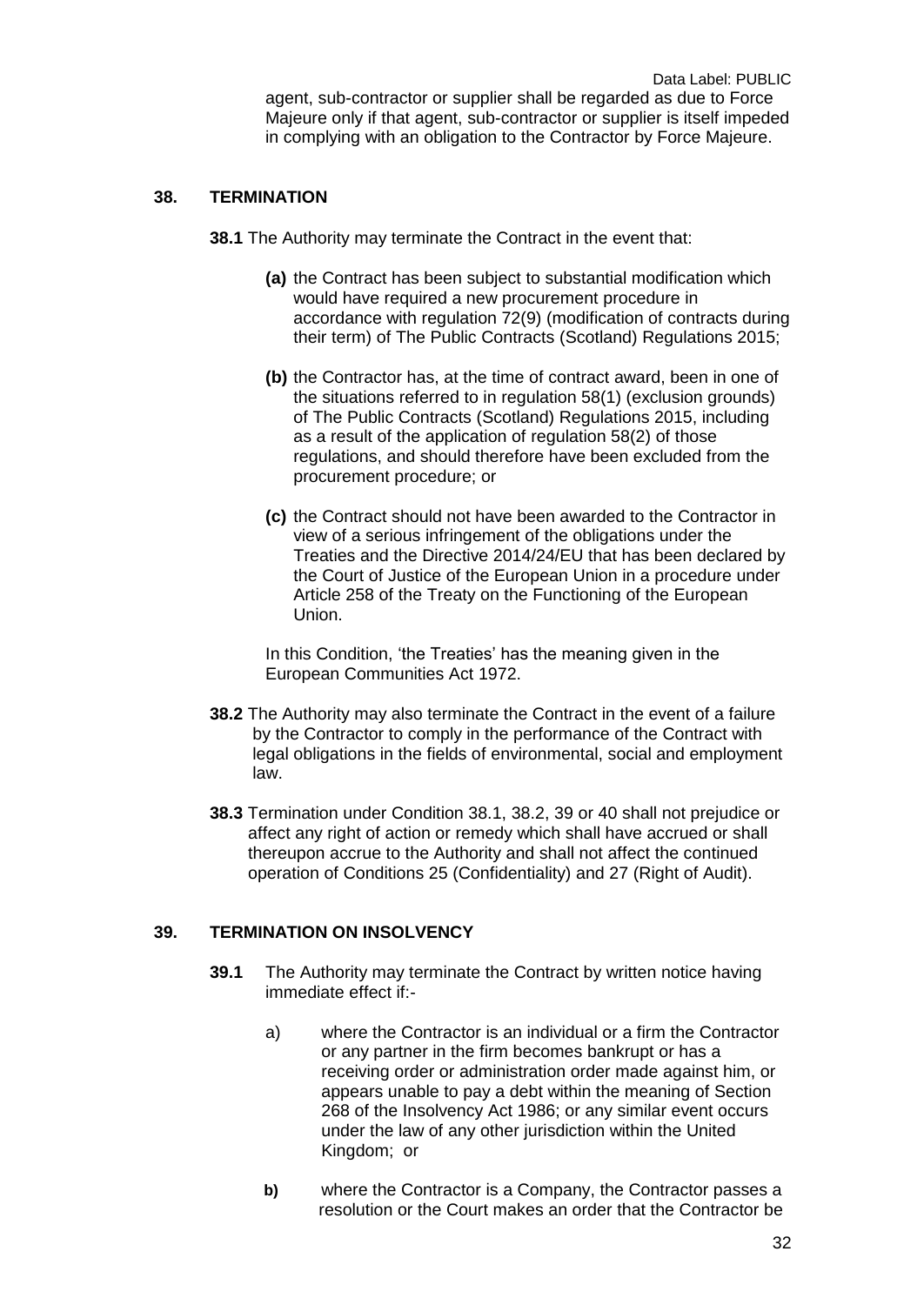wound up otherwise than for the purpose of solvent reconstruction or amalgamation; or a receiver, manager or administrator is appointed on behalf of a creditor in respect of the Contractor's business or any part of it; or the Contractor is unable to pay its debts within the meaning of Section 123 of the Insolvency Act 1986; or any similar event occurs under the law of any other jurisdiction within the United Kingdom.

#### **40. TERMINATION ON DEFAULT**

- **40.1** Either Party may terminate the Contract or terminate the provision of any part of the Goods by written notice to the other Party with immediate effect if the other Party is in default of any obligation under the Contract and:
	- **a)** the other Party has not remedied the default to the satisfaction of the Party seeking to terminate the Contract within thirty days, or such greater period as may be specified by that Party seeking to terminate the Contract, after service of written notice specifying the default and requiring it to be remedied; or
	- **b)** the default is not capable of remedy; or
	- **c)** the default is a fundamental breach of the Contract.

## **41. BREAK**

**41.1** The Authority shall have the right to terminate the Contract, or to terminate the provision of any part of the Goods, at any time by giving a minimum of three Months' written notice to the Contractor. The Authority may extend the period of notice at any time before it expires, subject to agreement on the level of Goods to be provided by the Contractor during the period of extension.

## **42. CONSEQUENCES OF TERMINATION**

**42.1** If the Authority terminates the Contract under Condition 40, or terminates the provision of any part of the Goods under that Condition, and then makes other arrangements for the provision of the Goods or any part thereof, the Authority shall be entitled to recover from the Contractor the cost of making those other arrangements and any additional expenditure incurred by the Authority throughout the remainder of the Contract Period and any extension period provided that (a) the Authority provides to the Contractor as soon as reasonably practicable after service of notice of termination, a fully itemised and costed list together with documentary evidence that such costs have been reasonably incurred by the Authority as a direct result of such termination, (b) the Authority has taken reasonable steps as soon as reasonably practicable to mitigate the costs of making those other arrangements and (c) such costs shall not exceed one million pounds (£1,000,000) Sterling. Such recovery shall be the Authority's sole and exclusive remedy in respect of such termination of the Contract or termination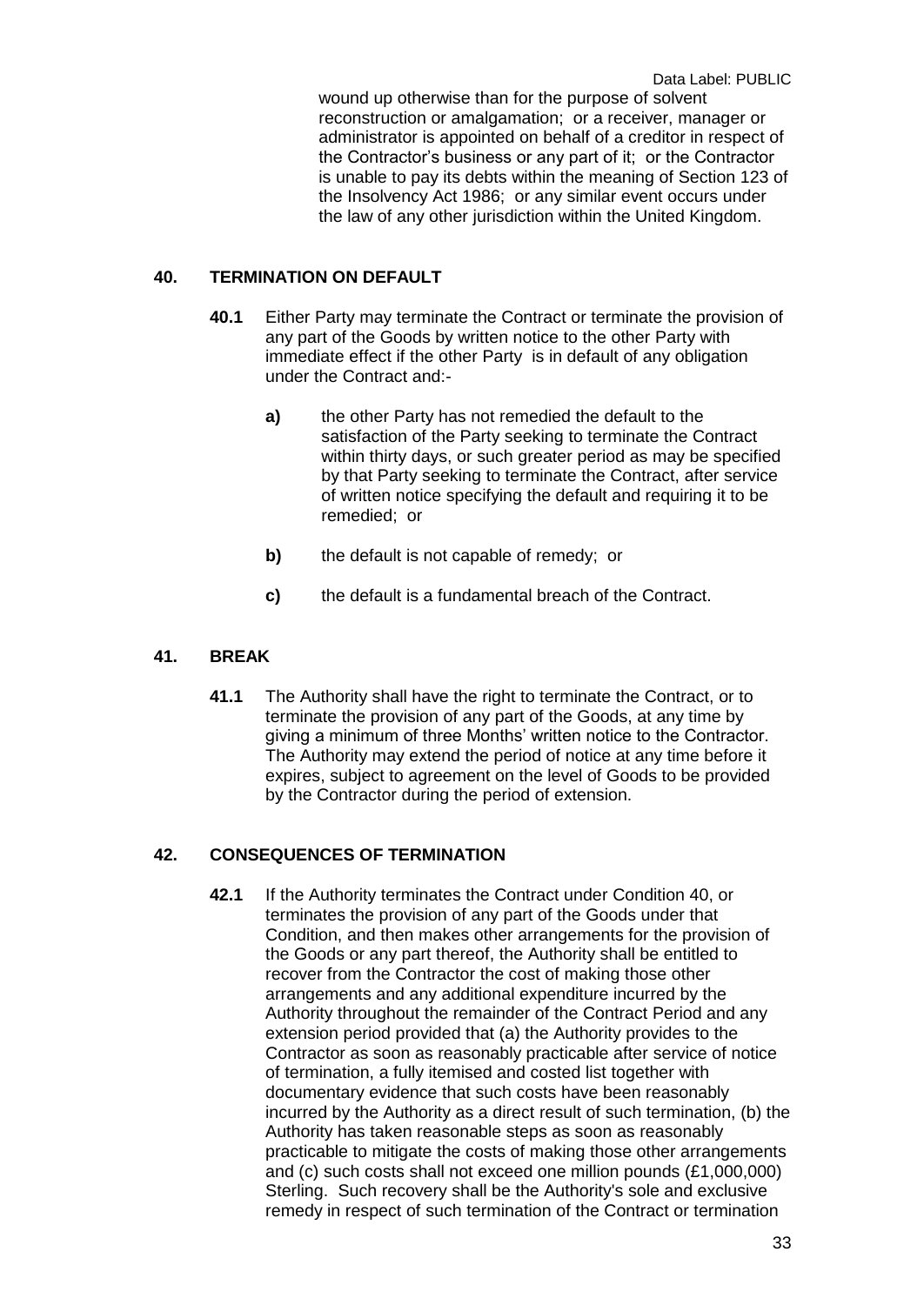Data Label: PUBLIC of the provision of any part of the Goods. Where the Contract or provision of any part of the Goods is terminated under Condition 40, no further payment shall be payable by the Authority until the Authority has established the final cost of making those other arrangements provided that the Authority establishes said final cost not more than nine months after the effective date of such termination.

- **42.2** If the Contractor terminates the Contract under Condition 40, or terminates the provision of any part of the Goods under that Condition or if the Authority terminates the Contract, or terminates the provision of any part of the Goods, under Condition 41, the Authority shall reimburse the Contractor in respect of any loss, not including loss of profit, reasonably incurred by the Contractor as a result of the termination, provided that the Contractor takes immediate and reasonable steps, consistent with the obligation to provide the Goods during the period of notice, to terminate all contracts with sub-contractors on the best available terms, to cancel all capital and recurring cost commitments, and to reduce equipment and labour costs as appropriate.
- **42.3** For the purposes of Condition 42.2, the Contractor shall submit to the Authority's Representative, as soon as reasonably practicable after service of the notice, a fully itemised and costed list, with supporting evidence, of all losses incurred by the Contractor as a result of the termination of the Contract, or the termination of the provision of any part of the Goods to be updated only in respect of ongoing costs each week until the Contract or provision of any part of the Goods is terminated.
- **42.4** The Authority shall not be liable under Condition 42.2 to pay any sum which, when added to any sums paid or due to the Contractor under the Contract, exceeds the total sum that would have been payable to the Contractor if the provision of the Goods had been completed in accordance with the Contract.

## **43. DISPUTE RESOLUTION**

## **CONCILIATION**

**43.1** The Parties shall attempt in good faith to negotiate a settlement to any dispute between them arising out of or in connection with the Contract.

## **ADJUDICATION**

- **43.2** If the dispute cannot be resolved by the Parties pursuant to Condition 43.1, the dispute may, by agreement between the Parties, be referred to adjudication pursuant to Condition 43.4.
- **43.3** The supply of the Goods shall not cease or be delayed by the reference of a dispute to adjudication pursuant to Condition 43.4.
- **43.4** The procedure for adjudication and consequential provisions relating to adjudication are as follows:-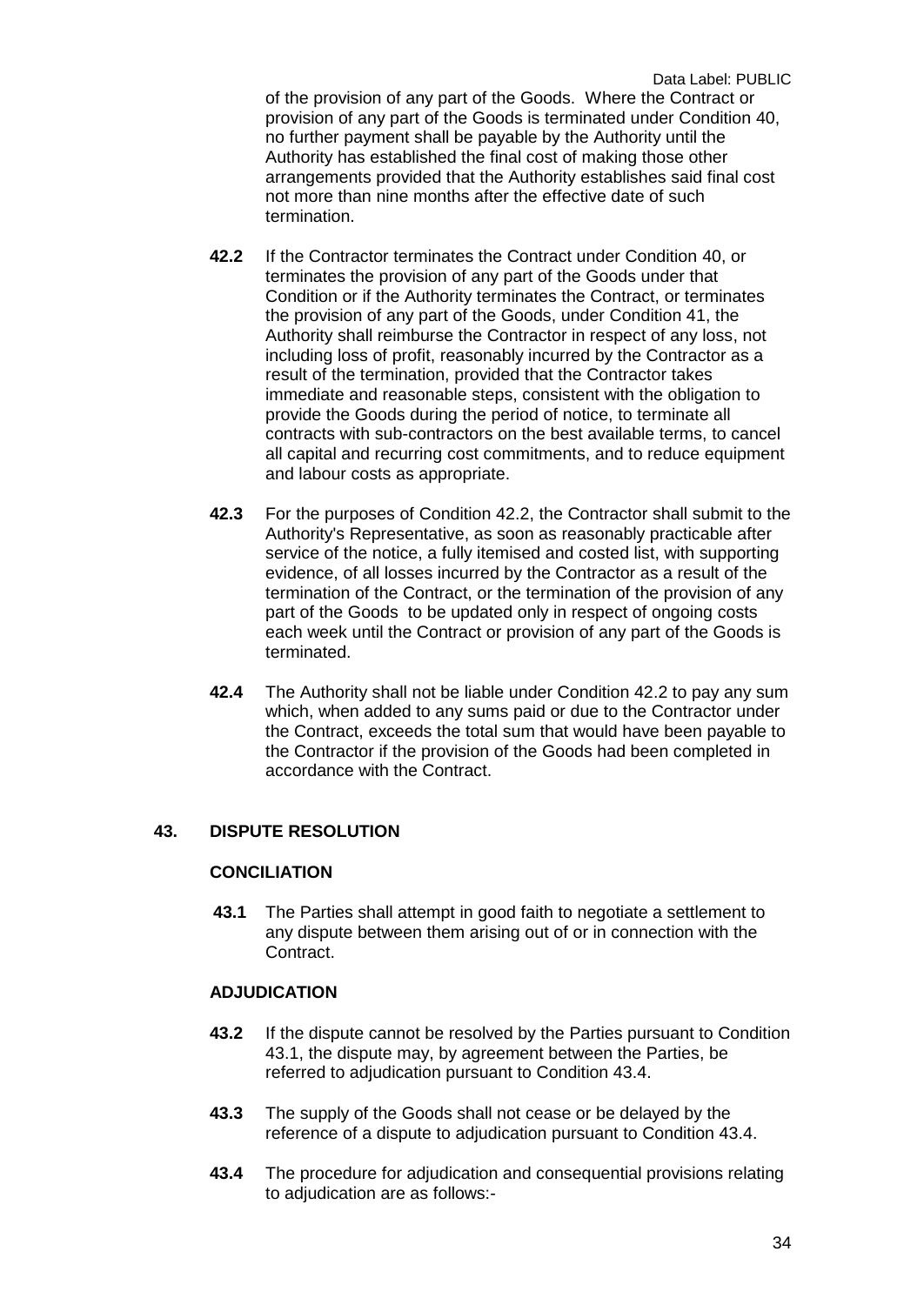- **a)** A neutral adviser or adjudicator ("the Adjudicator") shall be chosen by agreement between the Parties or, if they are unable to agree upon the identity of the Adjudicator within fourteen days after a request by one Party to the other (provided that there remains agreement for adjudication), or if the Adjudicator agreed upon is unable or unwilling to act, either Party shall within fourteen days from the date of the proposal to appoint an Adjudicator or within fourteen days of notice to either Party that he is unable or unwilling to act, apply to the Chartered Institute of Arbitrators (Scottish Branch) to appoint an Adjudicator;
- **b)** The Parties shall within fourteen days of the appointment of the Adjudicator meet with him in order to agree a programme for the exchange of all relevant information and the structure to be adopted for negotiations to be held. If considered appropriate, the Parties may at any stage seek assistance from the Chartered Institute of Arbitrators (Scottish Branch) to provide guidance on a suitable procedure;

The Adjudicator shall reach a decision within 28 days of referral or such period as is agreed by the parties after the dispute has been referred.

The Adjudicator may extend the period of 28 days by up to 14 days with the consent of the party by whom the dispute was referred.

- **c)** Unless otherwise agreed, all negotiations connected with the dispute and any settlement agreement relating to it shall be conducted in confidence and without prejudice to the rights of the Parties in any future proceedings;
- **d)** If the Parties reach agreement on the resolution of the dispute, the agreement shall be reduced to writing and shall be binding on the Parties once it is signed by both the Authority's Representative and the Contractor's Representative.
- **e)** Failing agreement, either of the Parties may invite the Adjudicator to provide a non-binding but informative opinion in writing. Such an opinion shall be provided on a without prejudice basis and shall not be used in evidence in any proceedings relating to the Contract without the prior written consent of both Parties;
- **f)** The Adjudicator shall decide the apportionment of costs of the adjudication. The decision of the Adjudicator shall be final and binding.

## **44. LAW AND JURISDICTION**

**44.1** This Contract shall be governed by and interpreted in accordance with Scots Law and shall be subject to the exclusive jurisdiction of the Scottish Courts.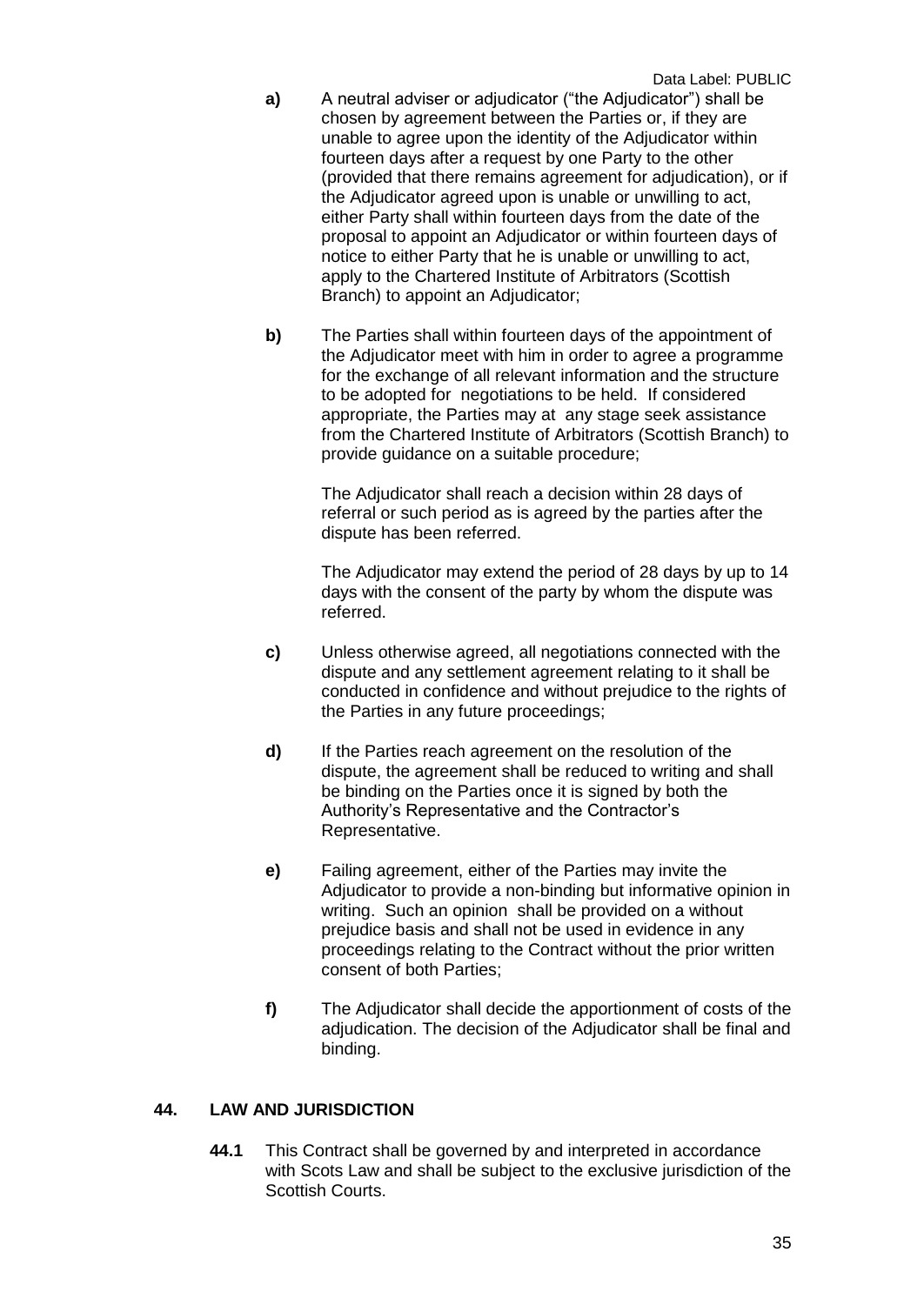## **45. DATA PROTECTION**

**45.1** The Contractor agrees to ensure that it will at all times comply with the provisions of Data Protection law\* in storing and processing personal data and all personal data acquired from the Authority will be returned on request. The Contractor agrees to indemnify the Authority against all actions, costs, claims, damages or expenses incurred by the Authority or for which the Authority may become liable due to any failure by the Contractor, its employees, agents, servants, volunteers or others for whom it is responsible in law, to comply with Data Protection law.

\*The Regulation of Investigatory Powers Act 2000, the Telecommunications (Lawful Business Practice) (Interception of Communications) Regulations 2000 (SI 2000/2699), the Electronic Communications Data Protection Directive 2002/58/EC, the Privacy and Electronic Communications (EC Directive) Regulations 2003 and all applicable laws and regulations relating to processing of personal data and privacy, including where applicable the guidance and codes of practice issued by the Information Commissioner

#### Option \* delete as appropriate

- **[45.2** The Contractor shall enter into and duly execute the Data Processing Agreement within seven days of the Commencement Date. Notwithstanding the date of execution of the Data Processing Agreement, the Contractor shall comply with the terms of the Data Processing Agreement at all times and failure to comply with the terms of the Data Processing Agreement shall be a fundamental breach of Contract.]
- Option \* delete as appropriate
- [45.3 The Contractor shall enter into and duly execute the Data Sharing Agreement within seven days of the Commencement Date. Notwithstanding the date of execution of the Data Sharing Agreement, the Contractor shall comply with the terms of the Data Sharing Agreement at all times and failure to comply with the terms of the Data Sharing Agreement shall be a fundamental breach of Contract.]

## Option \* delete as appropriate

[45.4 The Contractor shall duly execute the Third Party Access Agreement and Non Disclosure Agreement within seven days of the Commencement Date. Notwithstanding the date of execution of the Third Party Access Agreement and Non Disclosure Agreement, the Contractor shall comply with the terms of the Third Party Access Agreement and Non Disclosure Agreement at all times and failure to comply with the terms of the Third Party Access Agreement or Non Disclosure Agreement shall be a fundamental breach of Contract.]

## **46. FREEDOM OF INFORMATION**

The Contractor acknowledges that the Authority is subject to the FOI Legislation. The Contractor shall provide all such assistance as the Authority may require to enable it to comply with the FOI Legislation.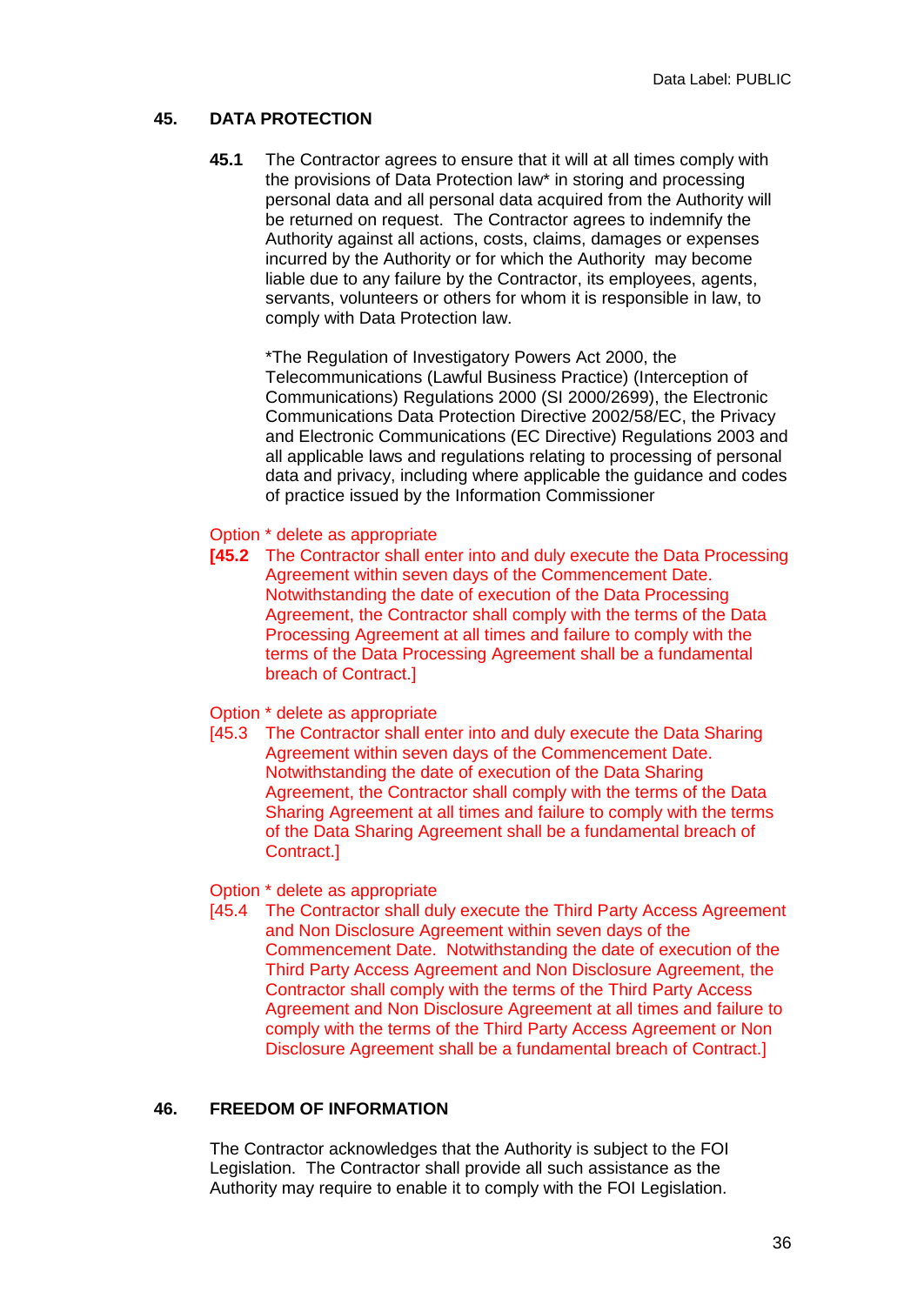## **47. PUBLIC RECORDS (SCOTLAND) ACT 2011**

#### [Option 1\* delete as appropriate

The Contractor acknowledges that pursuant to the Public Records (Scotland) Act 2011, the Authority must prepare and maintain a records management plan ("Records Management Plan") setting out proper arrangements for the management of the Authority's public records (as that term is defined by section 3(1) of the Public Records (Scotland) Act 2011) and ensure that its public records are managed in accordance with its Records Management Plan. In so far as any public records will be created by or on behalf of the Contractor or otherwise come into the possession of the Contractor in carrying out the Authority's functions during the Contract and/or pursuant to the Contract, the Contractor shall comply at all times with the Authority's Records Management Plan (as the same may be updated from time to time) and provide all such assistance as the Authority may require to enable it to comply with the Public Records (Scotland) Act 2011.]

[Option 2 \*delete as appropriate

- 47.1 In this Condition 47, the term "Act" shall refer to the Public Records (Scotland) Act 2011; "Records Management Plan" means the plan prepared by the Authority and approved by the Keeper of the Records of Scotland under section 1 of the Act, "Records Management Provisions" refers to the policies, procedures and arrangements for the management and preservation of the records created by the Contractor further to this Agreement, as such policies, procedures and arrangements are more fully set out in the PRSA Appendix; and "Contractor's Retention Schedule" refers to those parts of the Records Management Provisions relating to how long particular records or classes of records created or managed by the Contractor are to be retained for after they have come to the end of their normal operational use.
- **47.2** The Contractor shall, for the duration of this Contract provide the Authority with all assistance reasonably requested by the Authority to assist the Authority in complying with its obligations under the Act and with the Authority's Records Management Plan where such compliance is in respect of records created or to be created by the Contractor on behalf of the Authority in terms of this Contract. This assistance will be at no cost to the Authority.
- **47.3** The Contractor shall, for the duration of this Contract and, in respect of records created during the term of this Contract for the duration set out for that class of record in the Contractor's Retention Schedule after the termination or expiry of this Contract, comply with the Records Management Provisions set out in the PRSA Appendix . [if applicable: The Contractor shall also comply with these provisions, for the period described, in relation to any pre-existing records which are transferred to the Contractor pursuant to this Contract.
- **47.4** At the end of the relevant period set down in the Contractor's Retention Schedule for a particular record or class of records, then if the Contractor's Retention Schedule for that record or class of records, lists the final disposal of the record or class of record as